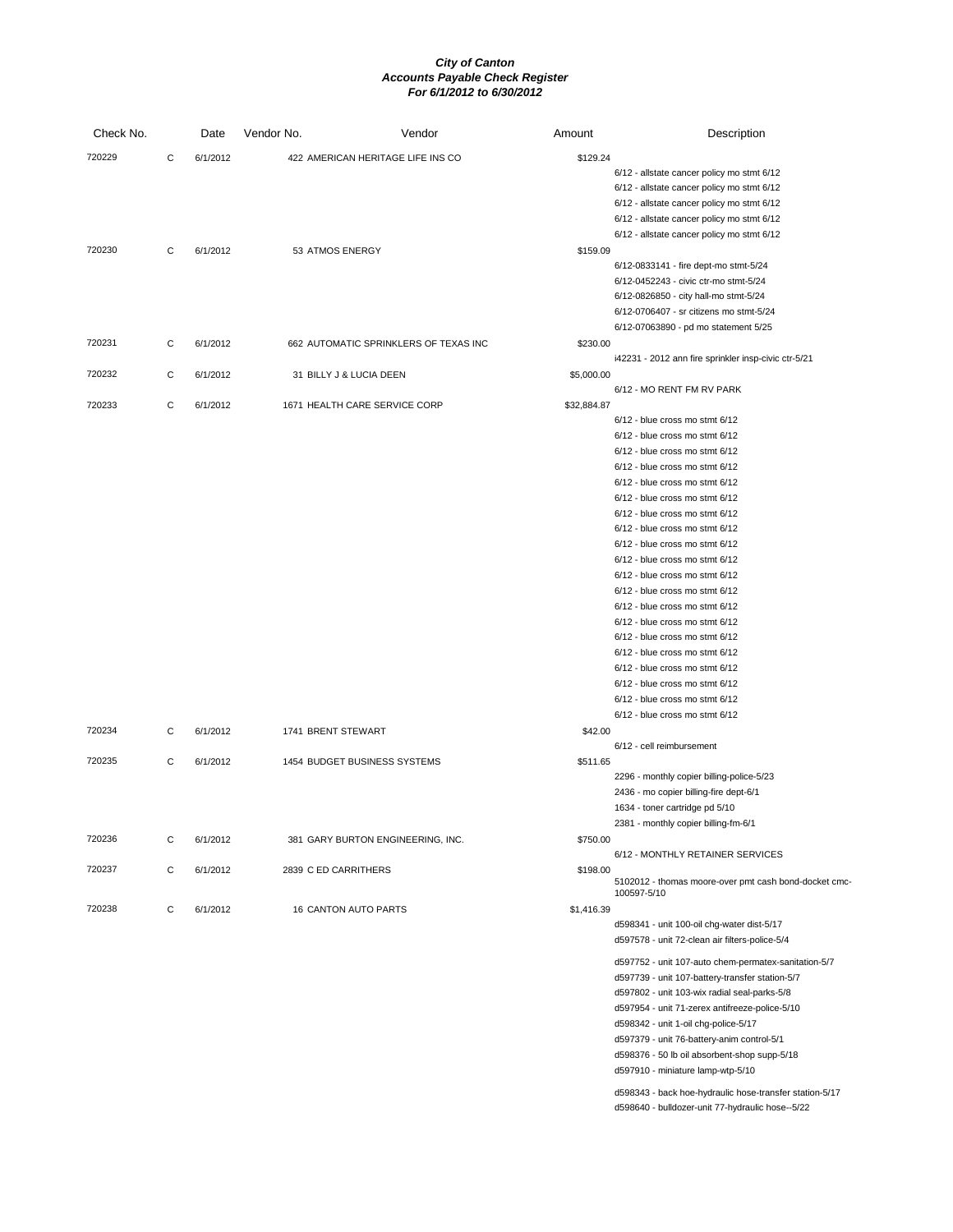d597991 - unit 121-oil filter-water plant-5/11 d597504 - windshield washer fluid-5/3

|        |   |          |                                    |             | d597287 - brush truck 2-spark plugs-air filter-fire dept-4/30<br>596938 - unit 1-water dist-head gasket fix-4/24<br>597098 - unit 1-water dist-leaking water cool-4/27<br>597071 - unit 1-water dist-front end align-4/26<br>597036 - unit 48-elec flasher on tractor--4/26<br>596953 - unit 78-fittings-fm-4/24<br>595851 - filters for veh & equip-fm & utilties-4/5<br>595851 - filters for veh & equip-fm & utilties-4/5<br>595851 - filters for veh & equip-fm & utilties-4/5<br>595851 - filters for veh & equip-fm & utilties-4/5<br>d597503 - unit 71-12 qts oil-police dept-5/3 |
|--------|---|----------|------------------------------------|-------------|------------------------------------------------------------------------------------------------------------------------------------------------------------------------------------------------------------------------------------------------------------------------------------------------------------------------------------------------------------------------------------------------------------------------------------------------------------------------------------------------------------------------------------------------------------------------------------------|
| 720240 | С | 6/1/2012 | 1676 CANTON EQUIPMENT RENTAL       | \$176.00    | 18369 - boom lift rental for cyra park 5/18                                                                                                                                                                                                                                                                                                                                                                                                                                                                                                                                              |
| 720241 | С | 6/1/2012 | 311 CANTON LUMBER COMPANY          | \$749.65    | 40504 - lumber, screws for dock repair 5/16<br>40695 - yellow pine for benches north end-Trade Ctr IV-FM-<br>5/18                                                                                                                                                                                                                                                                                                                                                                                                                                                                        |
| 720242 | C | 6/1/2012 | <b>18 CANTON MOTORS</b>            | \$817.15    | 123969 - rear brakes, brake shoes-d smith-3/9<br>123877 - spark plug, coil asymbly unit 51 pd 2/28<br>76811 - bushing unit 9 2/8<br>76812 - bushing unit 9 streets 2/8<br>76892 - coil assembly unit 51 cpd 3/2                                                                                                                                                                                                                                                                                                                                                                          |
| 720243 | С | 6/1/2012 | 212 WILLIAM SUMMITT                | \$50.00     | 77133 - radiator reservoir & hose unit 71 cpd 5/10                                                                                                                                                                                                                                                                                                                                                                                                                                                                                                                                       |
| 720244 | C | 6/1/2012 | 110 CANTON SENIOR CITIZENS         | \$200.00    | 6/12 - MEALS ON WHEELS                                                                                                                                                                                                                                                                                                                                                                                                                                                                                                                                                                   |
| 720245 | С | 6/1/2012 | 20 CANTON VOLUNTEER FIRE           | \$1,150.00  | 6/12 - MO SR CITIZEN BOARD                                                                                                                                                                                                                                                                                                                                                                                                                                                                                                                                                               |
| 720246 | С | 6/1/2012 | 22 CASCO INDUSTRIES INC            | \$295.00    | 6/12 - MOSTIPEND                                                                                                                                                                                                                                                                                                                                                                                                                                                                                                                                                                         |
| 720247 | C | 6/1/2012 | 117 TROYCE CASEY                   | \$25.00     | 114437 - 14"pull on boots-fire-5/24                                                                                                                                                                                                                                                                                                                                                                                                                                                                                                                                                      |
| 720248 | С | 6/1/2012 | 87 CECIL TAWATER                   | \$25.00     | 6/12 - MO FIREMAN'S PENSION                                                                                                                                                                                                                                                                                                                                                                                                                                                                                                                                                              |
| 720249 | С | 6/1/2012 | 1696 COMPANION LIFE INSURANCE      | \$2,037.34  | 6/12 - FIREMAN'S PENSION                                                                                                                                                                                                                                                                                                                                                                                                                                                                                                                                                                 |
|        |   |          |                                    |             | 6/12 - companion life mo stmt 6/12<br>6/12 - companion life mo stmt 6/12<br>6/12 - companion life mo stmt 6/12<br>6/12 - companion life mo stmt 6/12<br>6/12 - companion life mo stmt 6/12<br>6/12 - companion life mo stmt 6/12<br>6/12 - companion life mo stmt 6/12<br>6/12 - companion life mo stmt 6/12<br>6/12 - companion life mo stmt 6/12<br>6/12 - companion life mo stmt 6/12<br>6/12 - companion life mo stmt 6/12<br>6/12 - companion life mo stmt 6/12                                                                                                                     |
| 720250 | С | 6/1/2012 | 156 CONTINENTAL RESEARCH CORP.     | \$1,098.17  | 369655-CRC-1 - sewer cleaning chemicals-streets                                                                                                                                                                                                                                                                                                                                                                                                                                                                                                                                          |
| 720251 | С | 6/1/2012 | 178 DEEN IMPLEMENT CO.             | \$60,551.00 | 05072012 - Kubota Tractor & Batwing Mower<br>05072012 - Kubota Tractor & Batwing Mower                                                                                                                                                                                                                                                                                                                                                                                                                                                                                                   |
| 720252 | С | 6/1/2012 | 1960 DIRECT ENERGY BUSINESS-DALLAS | \$3,289.97  | 6/12-1060282 - direct energy mo statement 5/24                                                                                                                                                                                                                                                                                                                                                                                                                                                                                                                                           |
| 720253 | С | 6/1/2012 | 32 DPC INDUSTRIES, INC.            | \$704.15    | 6/12-1111345 - 203 buffalo-direct energy-mo stmt-5/23                                                                                                                                                                                                                                                                                                                                                                                                                                                                                                                                    |
| 720254 | С | 6/1/2012 | 827 DURABLE COMPONENT TECH         | \$444.37    | 79701346-12 - 5-150# cylindre chlorine wp 5/16<br>369656-dct-1 - fuses, seal rings-split depts-5/17<br>369656-dct-1 - fuses, seal rings-split depts-5/17                                                                                                                                                                                                                                                                                                                                                                                                                                 |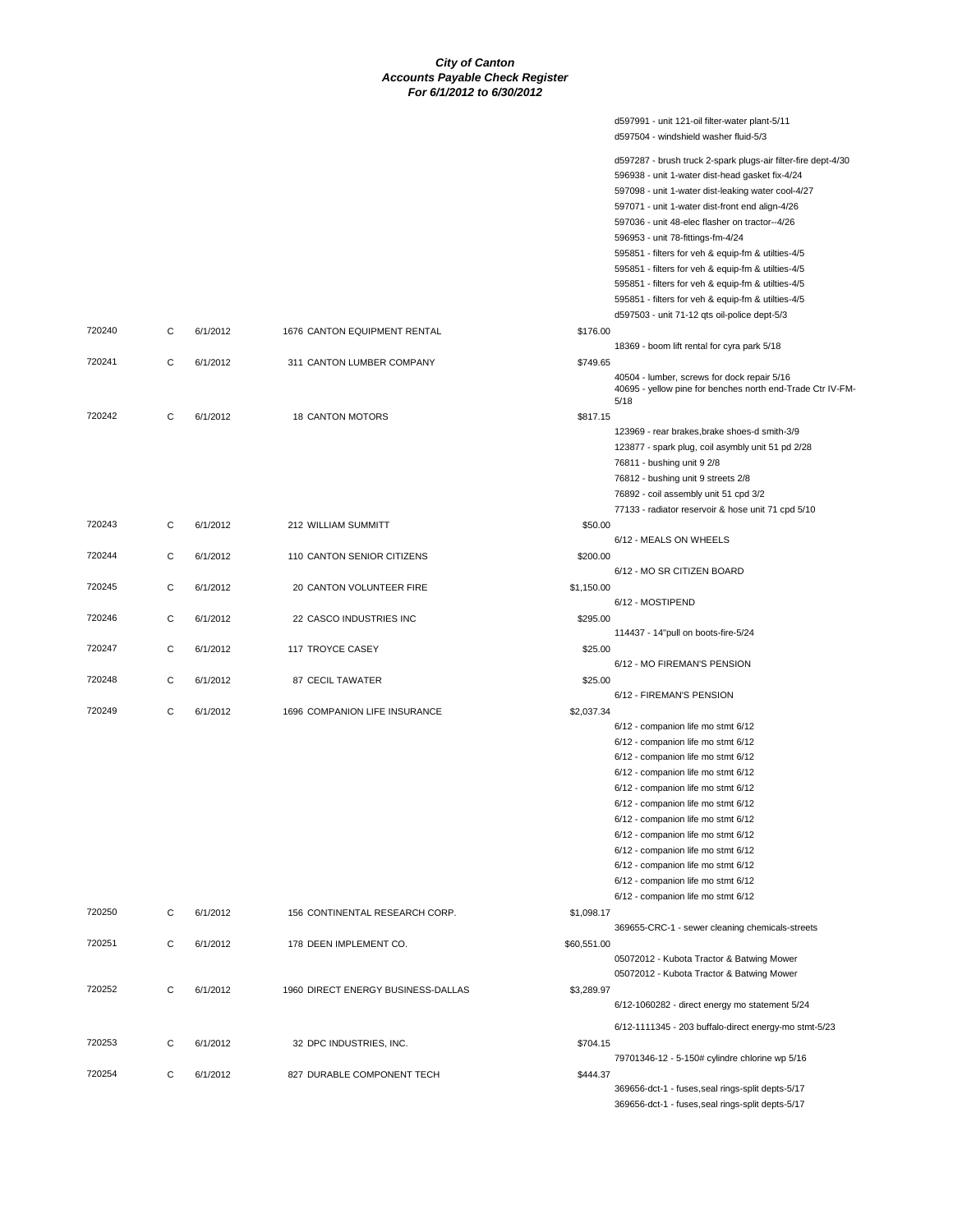369656-dct-1 - fuses,seal rings-split depts-5/17 369656-dct-1 - fuses,seal rings-split depts-5/17 369656-dct-1 - fuses,seal rings-split depts-5/17 369656-dct-1 - fuses,seal rings-split depts-5/17

|        |   |          |                                               |             | 369656-dct-1 - fuses, seal rings-split depts-5/17            |
|--------|---|----------|-----------------------------------------------|-------------|--------------------------------------------------------------|
|        |   |          |                                               |             | 369656-dct-1 - fuses, seal rings-split depts-5/17            |
|        |   |          |                                               |             | 369656-dct-1 - fuses, seal rings-split depts-5/17            |
|        |   |          |                                               |             | 369656-dct-1 - fuses, seal rings-split depts-5/17            |
|        |   |          |                                               |             | 369656-dct-1 - fuses, seal rings-split depts-5/17            |
| 720255 | С | 6/1/2012 | 292 LILIA V DURHAM                            | \$42.00     |                                                              |
|        |   |          |                                               |             | 6/12 - MO CELL REIMBURSEMENT                                 |
| 720256 | С | 6/1/2012 | 133 EAGLE LABS, INC.                          | \$2,932.00  |                                                              |
|        |   |          |                                               |             | 14948 - 2 Barrels Polymer-wwtp-5/17                          |
| 720257 | С | 6/1/2012 | 348 EAGLE SECURITY SYSTEMS, INC.              | \$50.00     |                                                              |
|        |   |          |                                               |             | 23630 - battery for fire alarm -library 5/8                  |
| 720258 | C | 6/1/2012 | 848 EARL BROWN                                | \$750.00    |                                                              |
|        |   |          |                                               |             | 6/12 - CONTRACT LABOR WITH WWTP                              |
| 720259 | С | 6/1/2012 | 826 EAST TEXAS CABLE                          | \$135.94    |                                                              |
|        |   |          |                                               |             | 6/12-003-004301 - city hall internet 5/29                    |
| 720260 | С | 6/1/2012 | 411 EAST TEXAS RADIATOR                       | \$200.00    |                                                              |
|        |   |          |                                               |             | 007061 - unit 48-remove & replace radiator & antifreeze-     |
|        |   |          |                                               |             | mowing-5/22                                                  |
| 720261 | С | 6/1/2012 | 2838 EAST TEXAS TRACTOR & SMALL ENGINE REPAIR | \$142.37    |                                                              |
|        |   |          |                                               |             | 961 - rebuild careburetor-brush truck 2-fire dept-5/21       |
| 720262 | С | 6/1/2012 | 2059 EAST TEXAS WIFI                          | \$98.00     |                                                              |
|        |   |          |                                               |             | i6147 - wwtp-internet-mo stmt-4/25                           |
|        |   |          |                                               |             | i6366 - wwtp-internet mo stmt-5/25                           |
| 720263 | С | 6/1/2012 | 1013 E-SOFTSYS LLC                            | \$710.00    |                                                              |
|        |   |          |                                               |             | 15499 - booth tracker mo support-fm-5/31                     |
| 720264 | С | 6/1/2012 | 1697 FERRARA FIRE APPARATUS INC               | \$598.27    |                                                              |
|        |   |          |                                               |             | 107689 - foam-fire fighting 5 gall-fire-5/25                 |
| 720265 | С | 6/1/2012 | 2067 FOUR BROTHERS                            |             |                                                              |
|        |   |          |                                               | \$206.41    |                                                              |
|        |   |          |                                               |             | c3116803 - unit 48-oil dipstick & head for weed eater-5/15   |
|        |   |          |                                               |             | c3117410 - weedeater parts-fm & parks-5/25                   |
|        |   |          |                                               |             | c3117410 - weedeater parts-fm & parks-5/25                   |
| 720266 | С | 6/1/2012 | 42 GW OIL COMPANY                             | \$2,040.00  |                                                              |
|        |   |          |                                               |             | 5/12 - diesel fuel for service center 5/15                   |
|        |   |          |                                               |             | 6/12-1 - diesel for fm 5/17                                  |
|        |   |          |                                               |             |                                                              |
|        |   |          |                                               |             | 05222012 - truck 10-port tank-100g diesel @3.40-5/22         |
| 720267 | C | 6/1/2012 | 858 H AND H CLEANING SERVICE                  | \$995.00    |                                                              |
|        |   |          |                                               |             | 10124 - sr cit mo cleaning-5/3-5/28                          |
|        |   |          |                                               |             | 10125-1 - city hall-mo cleaning-5/2-5/30                     |
| 720268 | С | 6/1/2012 | 2751 RON HAMMACK                              | \$124.00    | 05212012 - r hammack-per diem-travel to conway, ar-          |
|        |   |          |                                               |             | vendor recruiting-5/21                                       |
|        |   |          |                                               |             | 05212012 - r hammack-per diem-travel to conway, ar-          |
|        |   |          |                                               |             | vendor recruiting-5/21                                       |
|        |   |          |                                               |             | 05262012 - r hammack-travel to bryan-per diem-5/26-5/27      |
| 720269 | С | 6/1/2012 | 356 LINDA BOSTON                              | \$42.00     |                                                              |
|        |   |          |                                               |             | 6/12 - MO CELL REIMBURSEMENT                                 |
| 720270 | С | 6/1/2012 | 1893 HEATH BURTON                             | \$42.00     |                                                              |
|        |   |          |                                               |             | 6/12 - Cell reimbursement                                    |
| 720271 | С | 6/1/2012 | 484 HILLCREST CEMETERY ASSOCIATION            | \$375.00    |                                                              |
|        |   |          |                                               |             | 6/12 - MO CEMETERY MAINT                                     |
| 720272 | С | 6/1/2012 | 2682 HOOTENS LLC                              | \$158.99    |                                                              |
|        |   |          |                                               |             | 729160 - 20 ft 3/16 x 1 flat iron tc4 benches 5/16           |
| 720273 | С | 6/1/2012 |                                               | \$97.00     |                                                              |
|        |   |          | 1160 HYDRAULIC POWER SERVICES INC             |             |                                                              |
|        |   |          |                                               |             | 61434 - unit 51-steel wheel packer-hose & cones-5/18         |
| 720274 | С | 6/1/2012 | 2570 JDR CONTRACTING, L.P.                    | \$66,312.00 |                                                              |
|        |   |          |                                               |             |                                                              |
|        |   |          |                                               |             | 05182012 - utility rehab-peace/church/terrell-pay req 2-5/18 |
| 720275 | С | 6/1/2012 | 2843 JERRY'S SPORTING GOODS                   | \$792.00    | ds0501reds - player & coach pkgs-golf tourn funds-police-    |
|        |   |          |                                               |             | 5/30                                                         |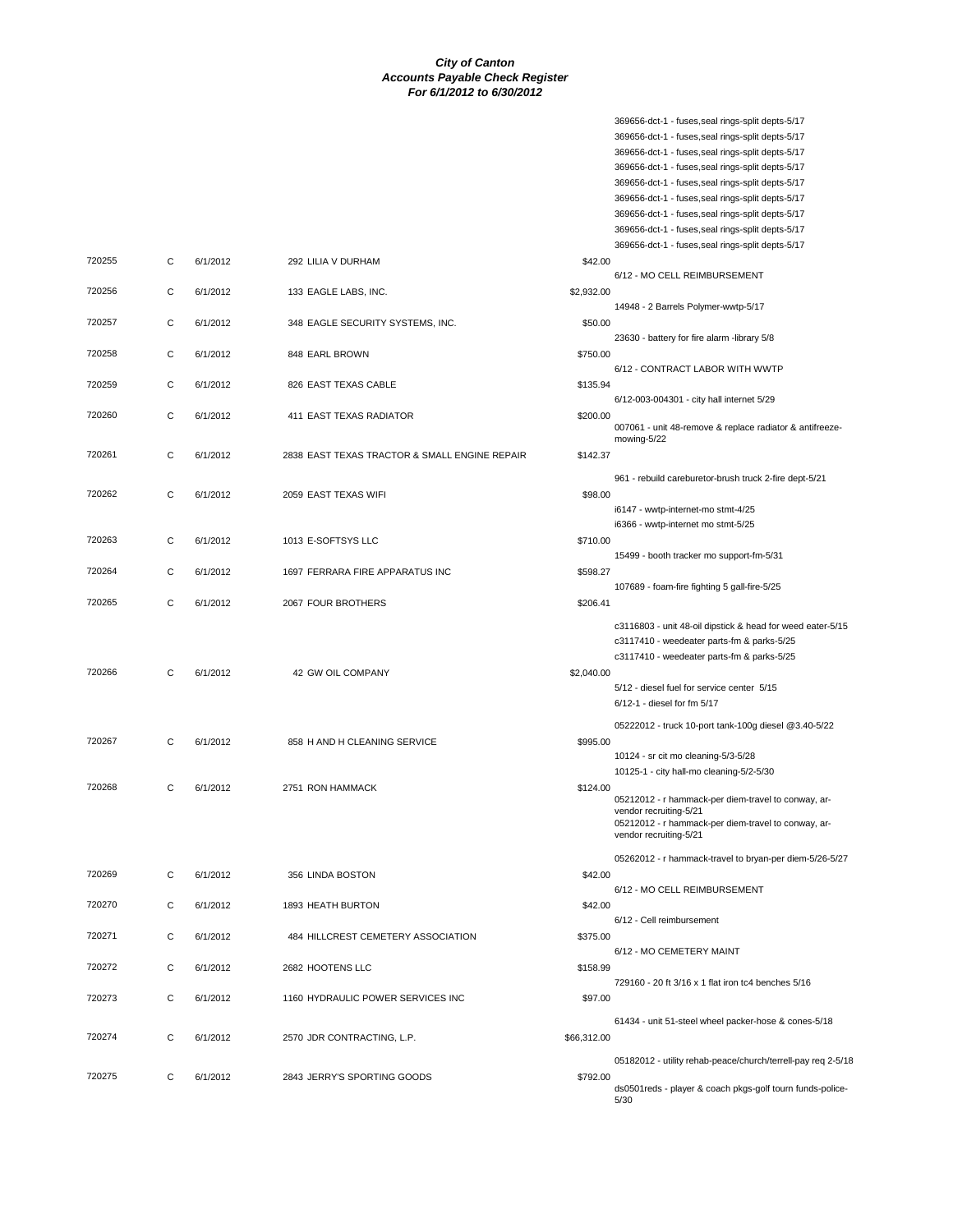| 720276 | C           | 6/1/2012 | 1555 JOHN PROUGH                                 | \$42.00    |                                                                                                          |
|--------|-------------|----------|--------------------------------------------------|------------|----------------------------------------------------------------------------------------------------------|
| 720277 | C           | 6/1/2012 | 145 JOHNSON LAB & SUPPLY CO.                     | \$755.08   | 6/12 - CELL REIMBURSEMENT                                                                                |
|        |             |          |                                                  |            | 169569-000 - 12 plastic meter boxes w/lids--5/18                                                         |
| 720278 | C           | 6/1/2012 | 141 KILGORE COLLEGE                              | \$40.00    | 169470-000 - 1 test meter-5/14                                                                           |
|        |             |          |                                                  |            | 42713 - inter crime scene class- s deville, j marsh 5/14                                                 |
| 720279 | C           | 6/1/2012 | 2840 KYLE ROBERT VICK                            | \$269.00   | 05142012 - k vick-refund of overpmt of fines-cmc-120428-                                                 |
|        |             |          |                                                  |            | 5/14                                                                                                     |
| 720280 | C           | 6/1/2012 | 1726 LA DEANIA JONES                             | \$42.00    | 6/12 - monthly cell phone reimbursement                                                                  |
| 720281 | $\mathbf C$ | 6/1/2012 | 199 MAULDIN MECHANICAL                           | \$486.69   |                                                                                                          |
| 720282 | C           |          |                                                  |            | 2068 - repl control board in gas furnace-museum-5/15                                                     |
|        |             | 6/1/2012 | 321 METRO FIRE                                   | \$993.00   | 52526-1 - holmatro base system-fire dept-5/25                                                            |
| 720283 | C           | 6/1/2012 | 1132 MIKE KING                                   | \$42.00    |                                                                                                          |
| 720284 | C           | 6/1/2012 | 114 THOMAS MILFORD                               | \$25.00    | 6/12 - MONTHLY CELL REIMBURSEMENT                                                                        |
| 720285 |             |          |                                                  |            | 6/12 - MO FIREMAN'S PENSION                                                                              |
|        | C           | 6/1/2012 | 56 MOTHER FRANCES HOSPITAL                       | \$2,950.00 | 6/12 - MO AMBULANCE AGREEMENT                                                                            |
| 720286 | C           | 6/1/2012 | 1068 MR D'S #1                                   | \$722.86   |                                                                                                          |
|        |             |          |                                                  |            | 838258 - unit 12-k9-fuel-15.794g@3.799-police-4/18                                                       |
|        |             |          |                                                  |            | 838252 - unit 81-fuel 16.177g@3.999-fm-4/18<br>684466 - unit 78-fm trash-10.55g@3.959-4/30               |
|        |             |          |                                                  |            | 684465 - unit 81-fm trash-14.281g@3.959-4/30                                                             |
|        |             |          |                                                  |            | 838270 - unit 78-fm trash-36.334g@3.999-4/23<br>838256 - unit 71-fuel 8.957g@3.799-police-4/18           |
|        |             |          |                                                  |            | 471670 - unit 81-fuel 20.569g@4.039-trash truck-fm-4/9                                                   |
|        |             |          |                                                  |            | 838010 - unit 2-fuel 7.39g@3.899-police-4/7                                                              |
|        |             |          |                                                  |            | 838011 - unit 31-fuel 14.325g@3.899-police-4/7                                                           |
|        |             |          |                                                  |            | 542024 - unit 78-fuel 25.201g@4.039-brush truck-4/3<br>471660 - unit 12-k9-fuel 13.079g@3.899-police-4/6 |
| 720287 | С           | 6/1/2012 | 2837 MR D'S #2                                   | \$75.45    |                                                                                                          |
|        |             |          |                                                  |            | 758043 - Unit 71-fuel 8.117gal @3.899-police-4/6<br>758042 - unit 1-fuel-11.285gal @3.899-police-4/6     |
| 720288 | C           | 6/1/2012 | 322 RUBY NORMAN                                  | \$16.67    |                                                                                                          |
| 720289 | C           | 6/1/2012 | 153 NORTH STAR UNIFORMS                          | \$1,064.00 | 6/12 - FIREMAN'S PENSION                                                                                 |
|        |             |          |                                                  |            | 12546a - 48 shirts-24 caps-4 uni dress shirt-first mo-5/24                                               |
| 720290 | C           | 6/1/2012 | 481 TOMMY NUNN                                   | \$65.00    |                                                                                                          |
| 720291 | С           | 6/1/2012 | 111 HELEN PEACE                                  | \$16.67    | 355453 - golf cart 61-realign trans-fm-5/24                                                              |
| 720292 |             |          |                                                  |            | 6/12 - FIREMAN'S PENSION                                                                                 |
|        | C           | 6/1/2012 | 113 J L PEACE                                    | \$25.00    | 6/12 - MO FIREMAN'S PENSION                                                                              |
| 720293 | $\mathbf C$ | 6/1/2012 | 168 JIMMY PEACE                                  | \$25.00    |                                                                                                          |
| 720294 | С           | 6/1/2012 | 302 JOEY PEACE                                   | \$25.00    | 6/12 - MO FIREMANS PENSION                                                                               |
| 720295 |             |          |                                                  |            | 6/12 - MO FIREMANS PENSION                                                                               |
|        | C           | 6/1/2012 | 1991 PERDUE, BRANDON, FIELDER, COLLINS & MOTT LL | \$7,190.44 | 00013263 - mun crt collection of fines/fees for the city<br>12/10/11-4/3/12                              |
| 720296 | C           | 6/1/2012 | 108 PETTY CASH-CITY OF CANTON                    | \$623.89   |                                                                                                          |
|        |             |          |                                                  |            | 2062 - wendys-b little-seminar-travel-wwtp-4/26                                                          |
|        |             |          |                                                  |            | 2012-003092 - vz co clerk-ww3-easement-4/19<br>2012-003091 - vz co clerk-ww3-easement-4/19               |
|        |             |          |                                                  |            | 2012-003090 - vz co clerk-ww3-warr deed-4/19                                                             |
|        |             |          |                                                  |            | 2012-003093 - vz co clerk-ordinance-4/19                                                                 |
|        |             |          |                                                  |            | 05012012 - h burton-bb unif-golf tourn funds-police-5/25                                                 |

01068r - sams club-off supp-coc-5/11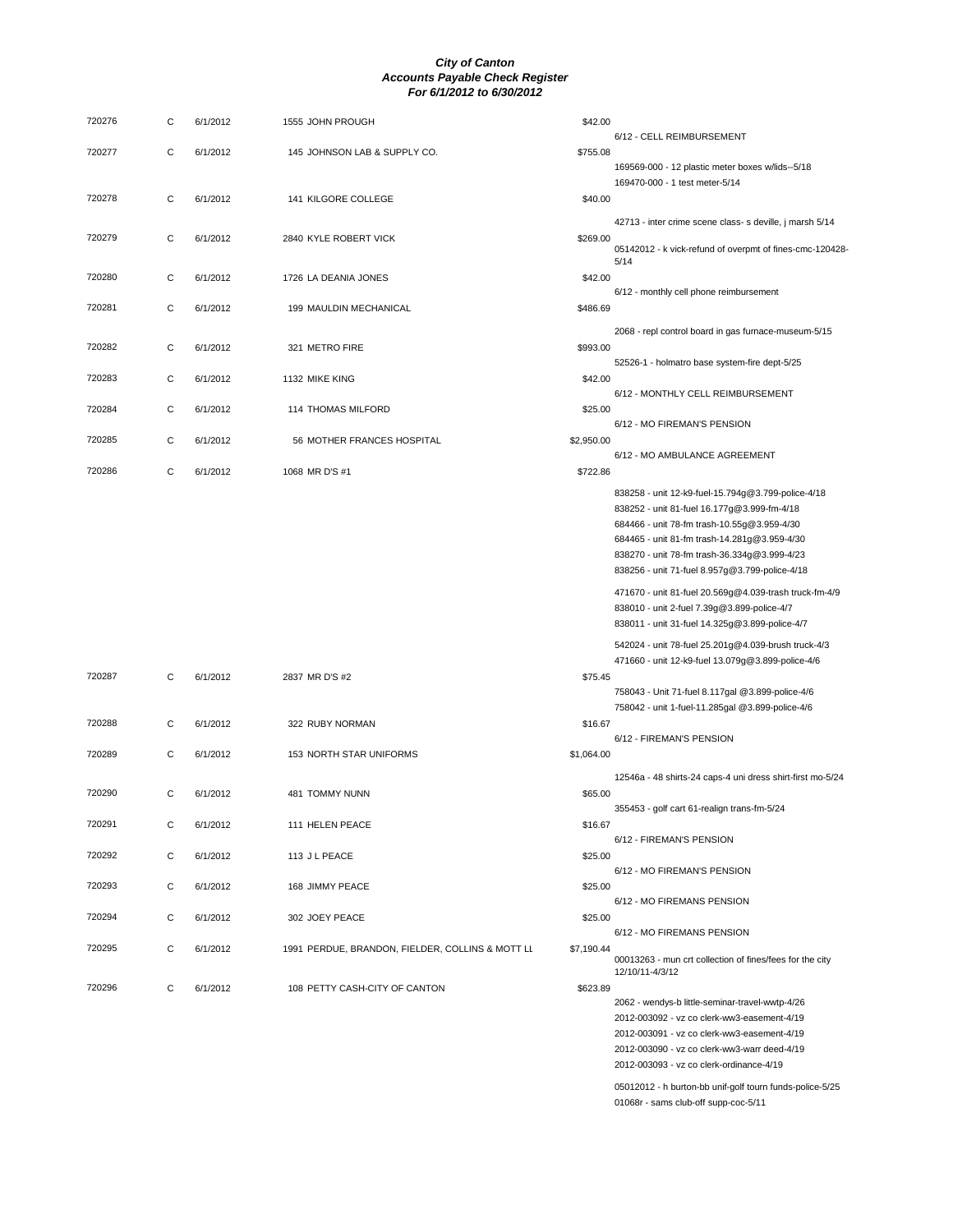|        |   |          |                                             |            | 40029 - mcalisters-b little-seminar-travel-wwtp-4/25                           |
|--------|---|----------|---------------------------------------------|------------|--------------------------------------------------------------------------------|
|        |   |          |                                             |            | 902020 - hog hobbles-trapping-anim control-5/4                                 |
|        |   |          |                                             |            | 4822710103-0096 - usps-next day mail-police-5/3                                |
| 720297 | С | 6/1/2012 | 188 PURCHASE POWER                          | \$479.26   | 8879-051712 - postage refill-meter-city hall-5/17                              |
| 720298 | С | 6/1/2012 | 2656 RAY & THATCHER, ATTORNEYS AT LAW, P.C. | \$2,000.00 |                                                                                |
|        |   |          |                                             |            | 6/12 - MONTHLY LEGAL FEE                                                       |
| 720299 | С | 6/1/2012 | 391 REDI NATIONAL PEST ELIMINATORS          | \$285.00   |                                                                                |
|        |   |          |                                             |            | 21338 - plaza museum pest control 5/17                                         |
|        |   |          |                                             |            | 21301 - city hall pest control 5/17                                            |
|        |   |          |                                             |            | 21532 - coc pest control 5/17                                                  |
|        |   |          |                                             |            | 21312 - senior citizens pest control 5/17                                      |
|        |   |          |                                             |            | 21311 - civic center pest control 5/17<br>21305 - fire dept pest control 5/17  |
|        |   |          |                                             |            | 21304 - blackwell house pest control 5/17                                      |
|        |   |          |                                             |            | 21303 - fm log cabin pest control 5/17                                         |
|        |   |          |                                             |            | 21302 - cpd pest control 5/17                                                  |
| 720300 | C | 6/1/2012 | 368 ROBERT BROCKMAN                         | \$400.00   |                                                                                |
|        |   |          |                                             |            | 5/12 - r brockman mo inv-consulting-may 2012                                   |
| 720301 | С | 6/1/2012 | 2672 SAFETY CONTROL OF TEXAS                | \$396.15   |                                                                                |
|        |   |          |                                             |            | 17330 - annual a/c svc & insp-civic ctr-3/1                                    |
| 720302 | С | 6/1/2012 | 238 JULIE SEYMORE                           | \$42.00    |                                                                                |
|        |   |          |                                             |            | 6/12 - MONTHLY CELL PHONE REIMBURSEMENT                                        |
| 720303 | С | 6/1/2012 | 425 STATE FIREMEN'S & FIRE                  | \$115.00   |                                                                                |
|        |   |          |                                             |            | 6/12 - dues 1/1/12 thru 12/31/12 ffor fd 6/12                                  |
| 720304 | С | 6/1/2012 | 121 HOWARD PAUL STEGALL                     | \$25.00    | 6/12 - MO FIREMAN'S PENSION                                                    |
| 720305 | С | 6/1/2012 | 70 STORY-WRIGHT INC                         | \$739.32   |                                                                                |
|        |   |          |                                             |            | 156000 - fm-binder clips, scissors, steno pads, sharpies, etc                  |
|        |   |          |                                             |            | fm $4/27$                                                                      |
|        |   |          |                                             |            | 155989 - coc-ind, note pads, dry erasers 4/27                                  |
|        |   |          |                                             |            | 156701 - coc-binders, note pads 5/18<br>156700 - fmuni court-file folders 5/17 |
| 720306 | С | 6/1/2012 | 2039 SUTPHEN CORPORATION                    | \$135.00   |                                                                                |
|        |   |          |                                             |            | 12177371 - kit auto drain update fd 5/11                                       |
| 720307 | С | 6/1/2012 | 726 TMC-JCN                                 | \$50.00    |                                                                                |
|        |   |          |                                             |            | 1072-0713 - one year sub-justice court news-muni court-                        |
| 720308 | C | 6/1/2012 | 115 CLYDE THOMAS                            | \$25.00    | 5/10                                                                           |
|        |   |          |                                             |            | 6/12 - FIREMAN'S PENSION                                                       |
| 720309 | С | 6/1/2012 | 2731 TITAN SERVICES GROUP                   | \$585.00   |                                                                                |
|        |   |          |                                             |            | 1620 - server-firewall-malware-linda-first mo-5/30                             |
|        |   |          |                                             |            | 1606 - coc-setup cable modem--5/19                                             |
|        |   |          |                                             |            | 1601 - coc-setup printer-kim-julie-corr conf room cable-5/17                   |
| 720310 | С | 6/1/2012 | 740 TOM PERRY                               | \$42.00    |                                                                                |
|        |   |          |                                             |            | 6/12 - MONTHLY CELL PHONE REIMBURSEMENT                                        |
| 720311 | C | 6/1/2012 | 241 TRACTOR SUPPLY CREDIT PLAN              | \$141.55   |                                                                                |
|        |   |          |                                             |            | 300113730 - flagging tape-fm-4/30                                              |
|        |   |          |                                             |            | 300115790 - tools-animal control-5/9                                           |
|        |   |          |                                             |            | 300113893 - flats, shielding gas-fm-5/1                                        |
| 720312 | C | 6/1/2012 | 2515 TRANS-PRO TRANSMISSIONS                | \$1,395.00 |                                                                                |
|        |   |          |                                             |            | 05112012 - unit 30-trans assembly-fm-5/11                                      |
| 720313 | С | 6/1/2012 | 79 TRINITY VALLEY ELEC COOP                 | \$93.47    |                                                                                |
|        |   |          |                                             |            | 6/12-30043297006 - fm 2909 mo statement 5/15                                   |
| 720314 | C | 6/1/2012 | 89 TXU ENERGY                               | \$766.16   | 6/12-054100953248 - 139 1st Monday lane st mo statement                        |
|        |   |          |                                             |            | 5/18                                                                           |
|        |   |          |                                             |            | 6/12-055175831380 - 359 trade days st mo statement 5/17                        |
|        |   |          |                                             |            | 6/12-054050990375 - 168 n buffalo st mo statement 5/21                         |
|        |   |          |                                             |            |                                                                                |
|        |   |          |                                             |            | 6/15-055900768441 - 200 terrell st mo statement 5/21                           |
| 720315 | C | 6/1/2012 | 8 UNIVAR USA INC.                           | \$1,257.00 |                                                                                |
|        |   |          |                                             |            | da306047 - credit for drum deposit fee 5/22<br>da835350 - fluoride-wtp-5/21    |
|        |   |          |                                             |            |                                                                                |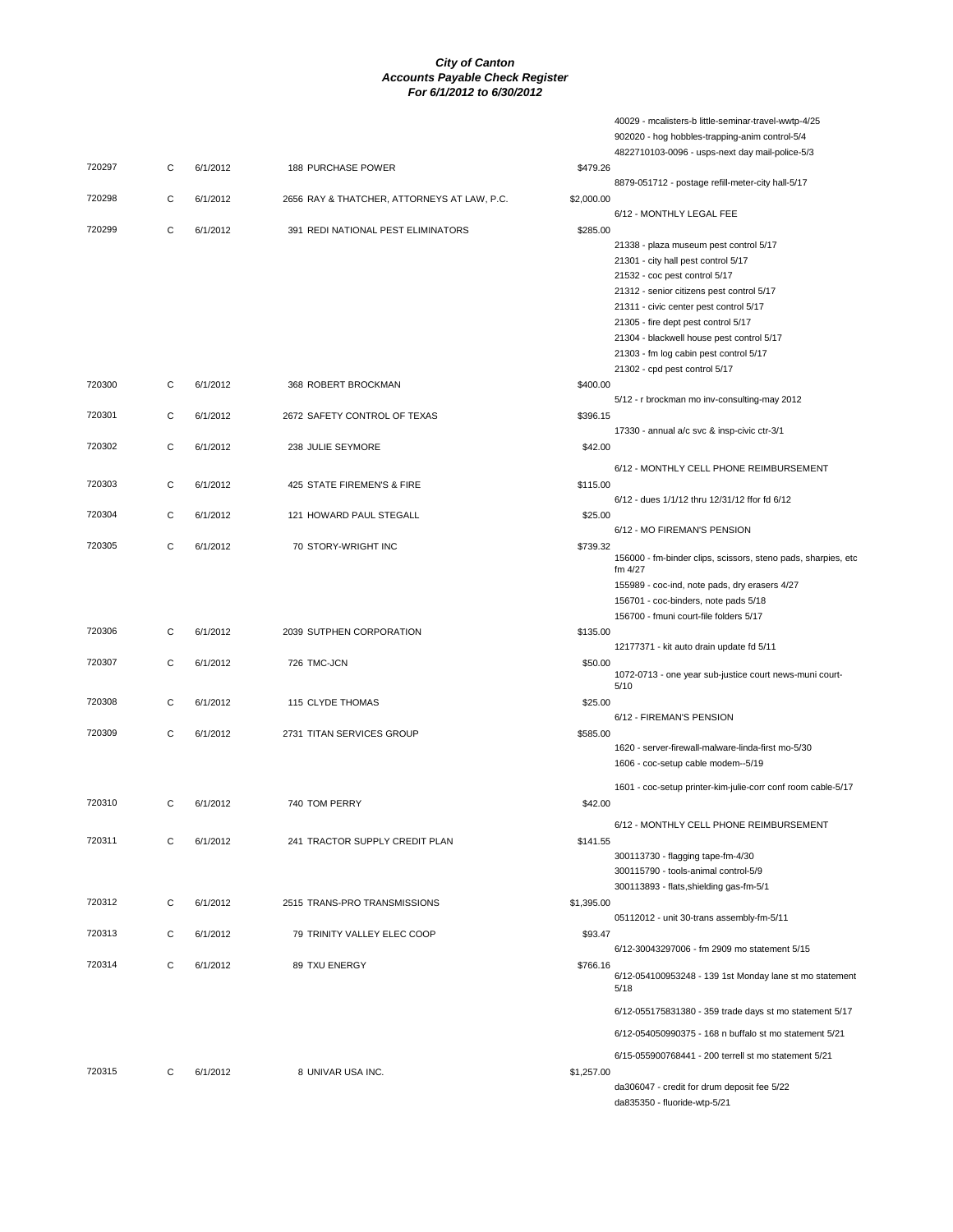| 720316 | С | 6/1/2012 | 218 VAN ZANDT INTERNET                     | \$40.00     |                                                                                                                                                                                                                                                                                                                  |
|--------|---|----------|--------------------------------------------|-------------|------------------------------------------------------------------------------------------------------------------------------------------------------------------------------------------------------------------------------------------------------------------------------------------------------------------|
|        |   |          |                                            |             | i16634 - domain hosting-fm-5/25                                                                                                                                                                                                                                                                                  |
| 720317 | C | 6/1/2012 | 139 VERIZON SOUTHWEST                      | \$598.48    | 6/12-040113 - 903-567-0478 mo statement 5/22<br>6/12-000331 - 903-567-7805 fm mo statement 5/13<br>6/12-060905 - 903-567-6556 fm mo statement 5/16<br>6/12-040930 - 903-567-0986 blackwell house mo statement<br>5/16                                                                                            |
| 720318 | С | 6/1/2012 | 105 WALMART COMMUNITY/RFCSLLC              | \$315.51    |                                                                                                                                                                                                                                                                                                                  |
|        |   |          |                                            |             | 2655 - walmart-miracle gro-anim control-5/4<br>5309 - walmart-ammo-anim control-5/4                                                                                                                                                                                                                              |
|        |   |          |                                            |             | 2079 - walmart-landscape mat & bldg supp--animal cont-5/2                                                                                                                                                                                                                                                        |
|        |   |          |                                            |             | 2079 - walmart-landscape mat & bldg supp--animal cont-5/2<br>3932 - walmart-election breakfast/snacks--5/11                                                                                                                                                                                                      |
| 720319 | C | 6/1/2012 | 409 WC SUPPLY COMPANY                      | \$895.32    | 8636 - walmart-lab supp-water plant-5/8                                                                                                                                                                                                                                                                          |
| 720320 | C | 6/1/2012 | 1114 KSA ENGINEERS, INC.                   | \$22,600.00 | 0162459-in - 6 strobe lights-streets-3/27                                                                                                                                                                                                                                                                        |
|        |   |          |                                            |             | 49548 - fin design comp-design surv-comp-elev storage<br>tank-5/14                                                                                                                                                                                                                                               |
| 720321 | С | 6/5/2012 | 2369 ASHLEY HUFFMAN                        | \$126.88    | 6/5/2012 - fm contract labor 6/4-6/5/12                                                                                                                                                                                                                                                                          |
| 720322 | C | 6/5/2012 | 1669 BRANDY DEVILLE                        | \$260.29    | 6/5/2012 - CAUSE # 05-00293-CASE # N009204753-<br>BRANDY/STEPHEN                                                                                                                                                                                                                                                 |
| 720323 | С | 6/5/2012 | 732 CHRISTINA E RYDER                      | \$193.52    |                                                                                                                                                                                                                                                                                                                  |
| 720324 | С | 6/5/2012 | 1593 COLLEEN M BROWN                       | \$69.23     | 6/5/2012 - CAUSE # 04 00514-CHRISTINA/JOE                                                                                                                                                                                                                                                                        |
|        |   |          |                                            |             | 6/5/2012 - CAUSE-94211-COLLEEN BROWN/JOEL<br>BROWN--AG CASE#-4591592561                                                                                                                                                                                                                                          |
| 720325 | C | 6/5/2012 | 482 JOE GLOVER                             | \$103.31    | 6/5/2012 - FM contract labor 6/4-6/5/12                                                                                                                                                                                                                                                                          |
| 720326 | С | 6/5/2012 | 1881 JAMES JOHNSON                         | \$126.88    | 6/5/2012 - fm contract labor 6/4-6/5/12                                                                                                                                                                                                                                                                          |
| 720327 | С | 6/5/2012 | 2826 JENNIFER DIANE BRADSHAW               | \$256.94    | 6/5/2012 - james bradshaw/jennifer bradshaw case#11-                                                                                                                                                                                                                                                             |
|        |   |          |                                            |             | 00787<br>6/5/2012 - james bradshaw/jennifer bradshaw case#11-<br>00787                                                                                                                                                                                                                                           |
| 720328 | С | 6/5/2012 | 2844 JERRY OSBURN                          | \$126.88    | 6/5/2012 - FM contract labor 6/4-6/5/12                                                                                                                                                                                                                                                                          |
| 720329 | С | 6/5/2012 | 2713 KELLY DOTY                            | \$126.88    |                                                                                                                                                                                                                                                                                                                  |
| 720330 | C | 6/5/2012 | 2620 LUCAS REID                            | \$126.88    | 6/5/2012 - FM contract labor 6/4-6/5/12                                                                                                                                                                                                                                                                          |
| 720331 | С | 6/5/2012 | 134 MY CREDIT UNION                        | \$320.00    | 6/5/2012 - FM contract labor 6/4-6/5/12                                                                                                                                                                                                                                                                          |
|        |   |          |                                            |             | 6/5/12 - EMPLOYEE DIRECT SAVINGS DEPOSIT<br>6/5/12 - EMPLOYEE DIRECT SAVINGS DEPOSIT<br>6/5/12 - EMPLOYEE DIRECT SAVINGS DEPOSIT<br>6/5/12 - EMPLOYEE DIRECT SAVINGS DEPOSIT<br>6/5/12 - EMPLOYEE DIRECT SAVINGS DEPOSIT<br>6/5/12 - EMPLOYEE DIRECT SAVINGS DEPOSIT<br>6/5/12 - EMPLOYEE DIRECT SAVINGS DEPOSIT |
| 720332 | C | 6/5/2012 | 2847 NATHAN DOTY                           | \$126.88    | 6/5/2012 - FM contract labor 6/4-6/5/12                                                                                                                                                                                                                                                                          |
| 720333 | C | 6/5/2012 | 2703 OKLAHOMA DEPARTMENT OF HUMAN SERVICES | \$157.86    | 6/5/2012 - OK IV-D #000497748001 G & E CORNWELL                                                                                                                                                                                                                                                                  |
| 720334 | С | 6/5/2012 | 2804 PAMELA STANBERY                       | \$15.73     | CHILD SUPPORT<br>6/5/2012 - FM contract labor 6/4/12                                                                                                                                                                                                                                                             |
| 720335 | C | 6/5/2012 | 2805 RICHARD STANBERY                      | \$15.73     | 6/5/2012 - FM contract labor 6/4/12                                                                                                                                                                                                                                                                              |
| 720336 | С | 6/5/2012 | 1918 ROBIN MICHELLE ALLISON                | \$230.77    | 6/5/2012 - CASE-09-00132-ROBIN ALLISON/BRAD                                                                                                                                                                                                                                                                      |
| 720337 | C | 6/5/2012 | 374 SANDRA HOWARD                          | \$126.88    | <b>ALLISON</b><br>6/5/2012 - FM contract labor 6/4-6/5/12                                                                                                                                                                                                                                                        |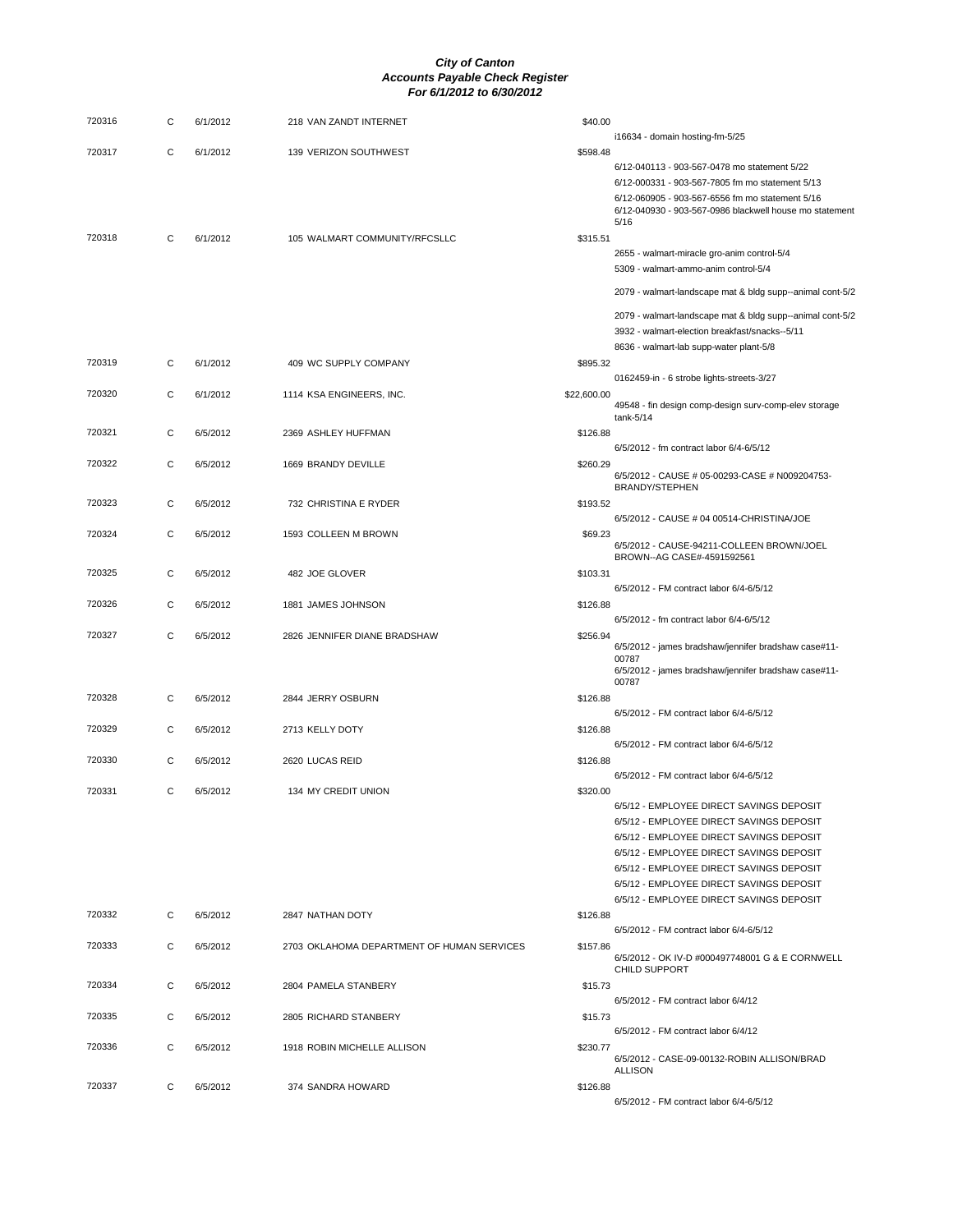| 720338 | С | 6/5/2012  | 2736 State Disbursement Unit              | \$138.46   |                                                                                          |
|--------|---|-----------|-------------------------------------------|------------|------------------------------------------------------------------------------------------|
| 720339 | С | 6/5/2012  | 2827 TIM JOHNSON                          | \$126.88   | 6/5/2012 - cause #CV38856/dana/j phillips<br>6/5/2012 - FM contract labor 6/4-6/5/2012   |
| 720340 | С | 6/5/2012  | 157 WILLIAM TUCKER                        | \$131.25   |                                                                                          |
| 720341 | С | 6/10/2012 | 1363 A & B CLOTHES                        | \$114.06   | 6/5/2012 - FM contract labor 6/4-6/5/12                                                  |
| 720342 | С | 6/10/2012 | 90 AAA SANITATION                         | \$150.00   | 5-051210-03 Refund - Utility Billing Refund                                              |
| 720343 | С | 6/10/2012 | 158 ACTION CLEANING SYSTEMS, INC.         | \$310.00   | 657954 - portable toilet-boy scout camp-5/30                                             |
|        |   |           |                                           |            | t18881 - soap for power washer 5/18                                                      |
|        |   |           |                                           |            | t18881 - soap for power washer 5/18                                                      |
|        |   |           |                                           |            | t18881 - soap for power washer 5/18                                                      |
|        |   |           |                                           |            | t18881 - soap for power washer 5/18                                                      |
|        |   |           |                                           |            |                                                                                          |
|        |   |           |                                           |            | t18881 - soap for power washer 5/18                                                      |
|        |   |           |                                           |            | t18881 - soap for power washer 5/18                                                      |
|        |   |           |                                           |            | t18881 - soap for power washer 5/18                                                      |
|        |   |           |                                           |            | t18881 - soap for power washer 5/18                                                      |
|        |   |           |                                           |            | t18881 - soap for power washer 5/18                                                      |
|        |   |           |                                           |            | t18881 - soap for power washer 5/18                                                      |
|        |   |           |                                           |            | t18881 - soap for power washer 5/18                                                      |
| 720344 | С | 6/10/2012 | 1363 AMY MELTON                           | \$12.67    |                                                                                          |
|        |   |           |                                           |            | 9-091245-06 Refund - Utility Billing Refund                                              |
| 720345 | С | 6/10/2012 | 3 ANA-LAB CORP.                           | \$213.00   |                                                                                          |
|        |   |           |                                           |            | a0260874 - carbon, filters wtp 6/1                                                       |
| 720346 | С | 6/10/2012 | 196 ANALYTICAL ENVIRONMENTAL LABORATORIES | \$574.00   |                                                                                          |
|        |   |           |                                           |            | 17435 - chemicals for lab test wwtp 5/25                                                 |
| 720347 | С | 6/10/2012 | 1044 AUTOMATIC GAS CO INC                 | \$250.00   |                                                                                          |
|        |   |           |                                           |            | 6/12-470 - gas for animal shelter 5/31                                                   |
| 720348 | С | 6/10/2012 | 15 BILLIE ROSE FLORAL                     | \$81.00    |                                                                                          |
|        |   |           |                                           |            | 6/12-22075 - bob alexander - green plant 5/15                                            |
|        |   |           |                                           |            | $6/12-21806$ - hoss williams wall spray $5/7$                                            |
| 720349 | С | 6/10/2012 | 1454 BUDGET BUSINESS SYSTEMS              | \$35.00    |                                                                                          |
|        |   |           |                                           |            | 2297 - monthly copier billing-muni court-5/23                                            |
| 720350 | С | 6/10/2012 | 381 GARY BURTON ENGINEERING, INC.         | \$6,902.54 |                                                                                          |
|        |   |           |                                           |            | 2687 - bid phase comp-woodland culvert-5/31                                              |
|        |   |           |                                           |            | 2680 - retainer overage-5/31                                                             |
|        |   |           |                                           |            | 2680 - retainer overage-5/31                                                             |
|        |   |           |                                           |            | 2684 - road imp PCT-site visits-5/31                                                     |
|        |   |           |                                           |            | 2683 - bid phase comp-ww3 pump station-5/31                                              |
|        |   |           |                                           |            | 2681 - ww3 supp imp-eng rep fm 2909-5/31                                                 |
| 720351 | С | 6/10/2012 | 2848 CANTON HIGH SCHOOL STUDENT COUNCIL   | \$353.36   |                                                                                          |
|        |   |           |                                           |            | 6/3/12 - Parking Proceeds-FM-Hwy 64-6/3                                                  |
| 720352 | С | 6/10/2012 | 311 CANTON LUMBER COMPANY                 | \$13.49    |                                                                                          |
|        |   |           |                                           |            | 41417 - comm drain king fm5/29                                                           |
| 720353 | С | 6/10/2012 | 240 CANTON ROTARY CLUB                    | \$189.38   |                                                                                          |
|        |   |           |                                           |            | 5/31/12 - fm parking-hwy 64-FM-5/31                                                      |
| 720354 | С | 6/10/2012 | 1363 CAPTAIN JACK'S                       | \$82.23    |                                                                                          |
|        |   |           |                                           |            | 9-092080-04 Refund - Utility Billing Refund                                              |
| 720355 | С | 6/10/2012 | 1363 CAROL ASHFORD MORROW                 | \$78.35    |                                                                                          |
| 720356 | С | 6/10/2012 | 92 CARQUEST AUTO PARTS                    | \$279.42   | 8-082385-03 Refund - Utility Billing Refund                                              |
|        |   |           |                                           |            |                                                                                          |
|        |   |           |                                           |            | 7979-104297 - cq lithium, all protectant unit 31 fm 5/1<br>7979-105460 - oil filter-5/29 |
|        |   |           |                                           |            | 7979-105529 - unit 3-red wiper blades-fm-5/31                                            |
|        |   |           |                                           |            | 7979-105299 - cleaner, chlorine parks 5/24                                               |
|        |   |           |                                           |            | 7979-104357 - miniature lamps fm 5/2                                                     |
|        |   |           |                                           |            | 7979-104950 - lock washers, screw, wire nuts fire ant                                    |
|        |   |           |                                           |            | spreader parks 5/16<br>7979-104803 - air filters, oil filters, oil, filter wrenches fm   |
|        |   |           |                                           |            | equip 5/14                                                                               |
|        |   |           |                                           |            | 7979-104803 - air filters, oil filters, oil, filter wrenches fm                          |
|        |   |           |                                           |            | equip 5/14                                                                               |

7979-105212 - plastikote truck bed liner spray-5/16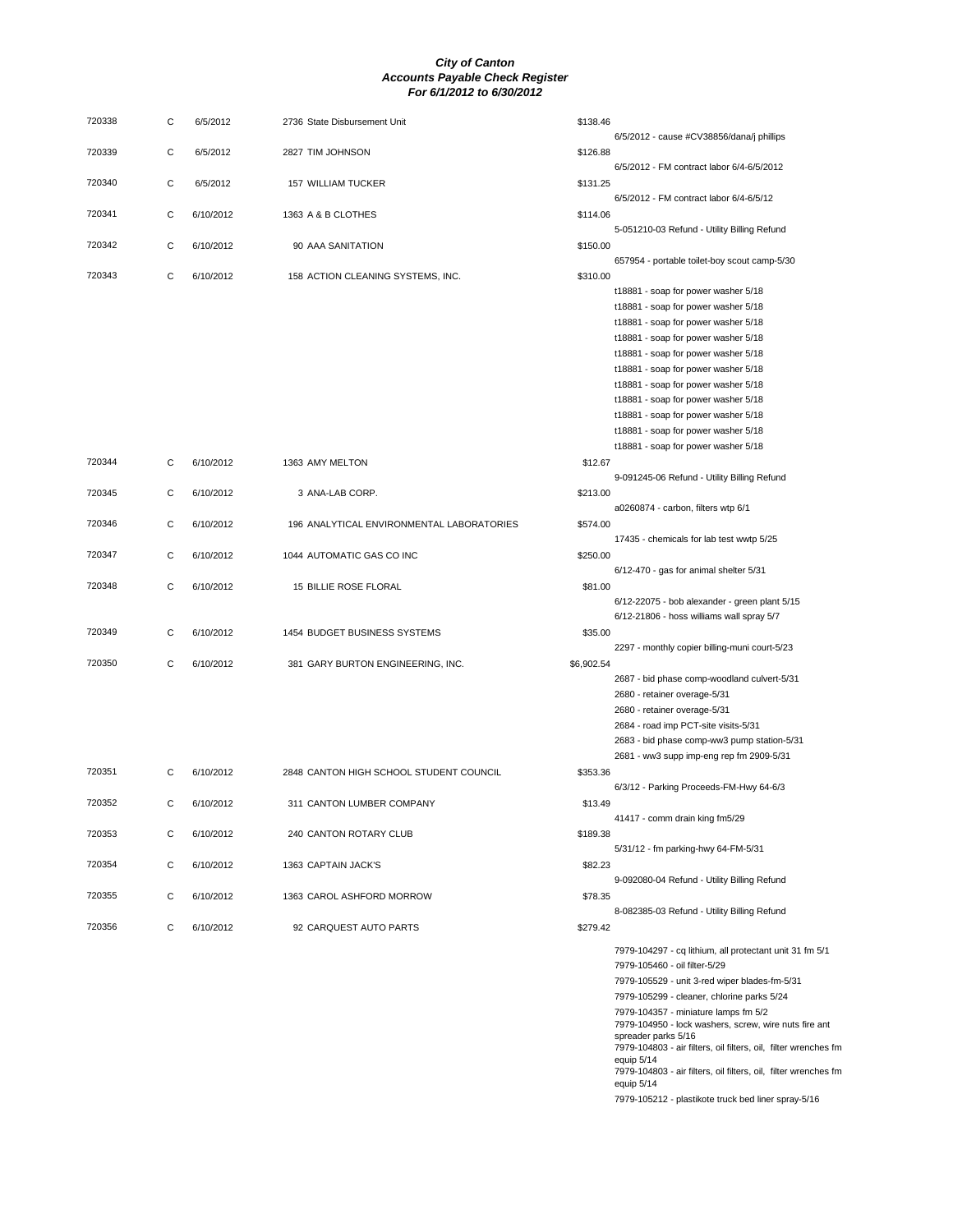|                     | 7979-104965 - victolex sheet, cp screw, thread locker, etc<br>for fm weedeaters 5/16 |
|---------------------|--------------------------------------------------------------------------------------|
| \$435.57            |                                                                                      |
| ICES<br>\$87.10     | 6/1/12 - Parking Proceeds-FM-Hwy 64-6/1                                              |
|                     | 332267500 - cobra mo stmt 6/1                                                        |
| 3 INC<br>\$3,987.00 |                                                                                      |
|                     | 33250 - aluminum sulfate-wtp-5/18                                                    |
| Ν<br>\$36.76        |                                                                                      |
| \$2,057.91          | 5-051470-04 Refund - Utility Billing Refund                                          |
|                     | 495839151 - cintas wkly stmt 5/23                                                    |
|                     | 495839151 - cintas wkly stmt 5/23                                                    |
|                     | 495839151 - cintas wkly stmt 5/23                                                    |
|                     | 495839151 - cintas wkly stmt 5/23                                                    |
|                     | 495839151 - cintas wkly stmt 5/23                                                    |
|                     | 495839151 - cintas wkly stmt 5/23<br>495837700 - cintas weekly statement 5/9         |
|                     | 495839151 - cintas wkly stmt 5/23                                                    |
|                     | 495839151 - cintas wkly stmt 5/23                                                    |
|                     | 495839151 - cintas wkly stmt 5/23                                                    |
|                     | 495839151 - cintas wkly stmt 5/23                                                    |
|                     | 495839151 - cintas wkly stmt 5/23                                                    |
|                     | 495837700 - cintas weekly statement 5/9                                              |
|                     | 495837700 - cintas weekly statement 5/9                                              |
|                     | 495837700 - cintas weekly statement 5/9                                              |
|                     | 495837700 - cintas weekly statement 5/9                                              |
|                     | 495837700 - cintas weekly statement 5/9                                              |
|                     | 495839151 - cintas wkly stmt 5/23                                                    |
|                     | 495839151 - cintas wkly stmt 5/23                                                    |
|                     | 495839871 - cintas weekly stmt 5/30<br>495838420 - cintas weekly statement 5/16      |
|                     | 495839871 - cintas weekly stmt 5/30                                                  |
|                     | 495837700 - cintas weekly statement 5/9                                              |
|                     | 495839871 - cintas weekly stmt 5/30                                                  |
|                     | 495839871 - cintas weekly stmt 5/30                                                  |
|                     | 495839871 - cintas weekly stmt 5/30                                                  |
|                     | 495839871 - cintas weekly stmt 5/30                                                  |
|                     | 495839871 - cintas weekly stmt 5/30                                                  |
|                     | 495839871 - cintas weekly stmt 5/30                                                  |
|                     | 495839871 - cintas weekly stmt 5/30                                                  |
|                     | 495839151 - cintas wkly stmt 5/23                                                    |
|                     | 495839871 - cintas weekly stmt 5/30<br>495839871 - cintas weekly stmt 5/30           |
|                     | 495839871 - cintas weekly stmt 5/30                                                  |
|                     | 495839871 - cintas weekly stmt 5/30                                                  |
|                     | 495839871 - cintas weekly stmt 5/30                                                  |
|                     | 495839871 - cintas weekly stmt 5/30                                                  |
|                     | 495839151 - cintas wkly stmt 5/23                                                    |
|                     | 495839151 - cintas wkly stmt 5/23                                                    |
|                     | 495839871 - cintas weekly stmt 5/30                                                  |
|                     | 495836976 - cintas weekly statement 5/2                                              |
|                     | 495838420 - cintas weekly statement 5/16                                             |
|                     | 495838420 - cintas weekly statement 5/16                                             |
|                     | 495837700 - cintas weekly statement 5/9<br>495836976 - cintas weekly statement 5/2   |
|                     | 495838420 - cintas weekly statement 5/16                                             |
|                     | 495836976 - cintas weekly statement 5/2                                              |
|                     | 495836976 - cintas weekly statement 5/2                                              |
|                     | 495836976 - cintas weekly statement 5/2                                              |
|                     | 495838420 - cintas weekly statement 5/16                                             |
|                     | 495836976 - cintas weekly statement 5/2                                              |
|                     | 495838420 - cintas weekly statement 5/16                                             |
|                     | 495836976 - cintas weekly statement 5/2                                              |
|                     | 495836976 - cintas weekly statement 5/2                                              |

| 720357 | C | 6/10/2012 | 326 CASTILLIAN LODGE #141      | \$435.57   |
|--------|---|-----------|--------------------------------|------------|
| 720358 | C | 6/10/2012 | 1732 CERIDIAN BENEFIT SERVICES | \$87.10    |
| 720359 | C | 6/10/2012 | 1668 CHAMELEON INDUSTRIES INC  | \$3,987.00 |
| 720360 | C | 6/10/2012 | 1363 CHRIS & TERALYN GIBSON    | \$36.76    |
| 720361 | C | 6/10/2012 | 1612 CINTAS CORP LOC, 495      | \$2,057.91 |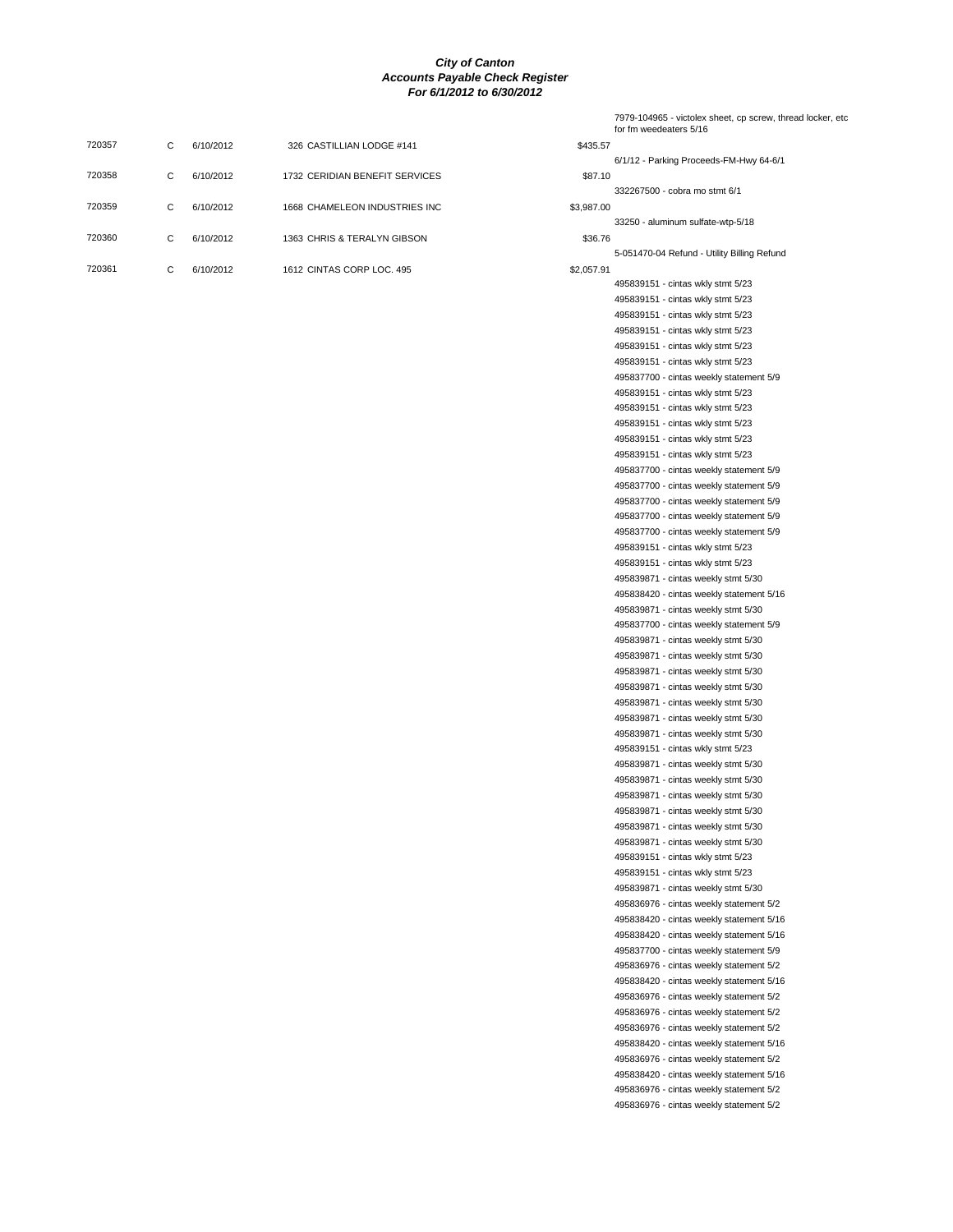|        |   |           |                                      |             | 495836976 - cintas weekly statement 5/2                                                              |
|--------|---|-----------|--------------------------------------|-------------|------------------------------------------------------------------------------------------------------|
|        |   |           |                                      |             | 495836976 - cintas weekly statement 5/2                                                              |
|        |   |           |                                      |             | 495836976 - cintas weekly statement 5/2                                                              |
|        |   |           |                                      |             | 495836976 - cintas weekly statement 5/2                                                              |
|        |   |           |                                      |             | 495836976 - cintas weekly statement 5/2                                                              |
|        |   |           |                                      |             | 495836976 - cintas weekly statement 5/2                                                              |
|        |   |           |                                      |             | 495836976 - cintas weekly statement 5/2                                                              |
|        |   |           |                                      |             | 495837700 - cintas weekly statement 5/9                                                              |
|        |   |           |                                      |             | 495837700 - cintas weekly statement 5/9                                                              |
|        |   |           |                                      |             | 495837700 - cintas weekly statement 5/9                                                              |
|        |   |           |                                      |             | 495837700 - cintas weekly statement 5/9                                                              |
|        |   |           |                                      |             | 495836976 - cintas weekly statement 5/2                                                              |
|        |   |           |                                      |             | 495837700 - cintas weekly statement 5/9                                                              |
|        |   |           |                                      |             | 495838420 - cintas weekly statement 5/16                                                             |
|        |   |           |                                      |             | 495837700 - cintas weekly statement 5/9                                                              |
|        |   |           |                                      |             | 495837700 - cintas weekly statement 5/9                                                              |
|        |   |           |                                      |             | 495838420 - cintas weekly statement 5/16                                                             |
|        |   |           |                                      |             |                                                                                                      |
|        |   |           |                                      |             | 495838420 - cintas weekly statement 5/16                                                             |
|        |   |           |                                      |             | 495838420 - cintas weekly statement 5/16                                                             |
|        |   |           |                                      |             | 495838420 - cintas weekly statement 5/16                                                             |
|        |   |           |                                      |             | 495837700 - cintas weekly statement 5/9                                                              |
|        |   |           |                                      |             | 495838420 - cintas weekly statement 5/16                                                             |
|        |   |           |                                      |             | 495838420 - cintas weekly statement 5/16                                                             |
|        |   |           |                                      |             | 495838420 - cintas weekly statement 5/16                                                             |
|        |   |           |                                      |             | 495838420 - cintas weekly statement 5/16                                                             |
|        |   |           |                                      |             | 495838420 - cintas weekly statement 5/16                                                             |
| 720362 | С | 6/10/2012 | 1363 COOKIN COUSINS                  | \$101.98    |                                                                                                      |
|        |   |           |                                      |             | 3-032280-01 Refund - Utility Billing Refund                                                          |
| 720363 | C | 6/10/2012 | 30 DAVE'S SMALL ENGINE REPAIR        | \$99.75     |                                                                                                      |
|        |   |           |                                      |             | 1867 - 5 mower blades-wwtp-4/30                                                                      |
| 720364 | C | 6/10/2012 | 1960 DIRECT ENERGY BUSINESS-DALLAS   | \$27,930.23 |                                                                                                      |
|        |   |           |                                      |             | 6/12-1060753 - direct energy mo statement 5/31                                                       |
|        |   |           |                                      |             | 6/12-1060519 - direct energy mo statement 6/1                                                        |
|        |   |           |                                      |             | 6/12-1060519 - direct energy mo statement 6/1                                                        |
|        |   |           |                                      |             | 6/12-1060519 - direct energy mo statement 6/1                                                        |
|        |   |           |                                      |             | 6/12-1060856 - direct energy mo statement 6/1                                                        |
|        |   |           |                                      |             | 6/12-1060856 - direct energy mo statement 6/1                                                        |
|        |   |           |                                      |             | 6/12-1060753 - direct energy mo statement 5/31                                                       |
|        |   |           |                                      |             | 6/12-1060856 - direct energy mo statement 6/1                                                        |
|        |   |           |                                      |             | 6/12-1060519 - direct energy mo statement 6/1                                                        |
|        |   |           |                                      |             | 6/12-1151196 - fm lot 1574 mo statement 5/24                                                         |
|        |   |           |                                      |             |                                                                                                      |
|        |   |           |                                      |             | 6/12-1060753 - direct energy mo statement 5/31                                                       |
|        |   |           |                                      |             | 6/12-1060856 - direct energy mo statement 6/1                                                        |
|        |   |           |                                      |             | 6/12-1060753 - direct energy mo statement 5/31                                                       |
|        |   |           |                                      |             | 6/12-1060753 - direct energy mo statement 5/31<br>6/21-1152425 - 410 arnold paul rd warning siren mo |
|        |   |           |                                      |             | statement 5/28                                                                                       |
|        |   |           |                                      |             |                                                                                                      |
|        |   |           |                                      |             | 6/12-1096808 - 300 arnold paul rd mo statement 5/28                                                  |
|        |   |           |                                      |             | 6/12-1141765 - fm lot 1122 mo statement 5/24                                                         |
|        |   |           |                                      |             | 6/12-1113700 - 800 fm unit 94 mo statement 5/24                                                      |
|        |   |           |                                      |             | 6/12-1106860 - fm 15 row 2 ofc mo statement 5/24                                                     |
|        |   |           |                                      |             | 6/12-1060753 - direct energy mo statement 5/31                                                       |
| 720365 | С | 6/10/2012 | 222 DIXIE PAPER CO. INC.             | \$3,206.11  |                                                                                                      |
|        |   |           |                                      |             | 325097 - 20 krylon quik mark-20 aerosol paint-upwa utility-                                          |
|        |   |           |                                      |             | $fm-5/4$                                                                                             |
|        |   |           |                                      |             | 325097 - 20 krylon quik mark-20 aerosol paint-upwa utility-<br>$fm-5/4$                              |
|        |   |           |                                      |             | 325097 - 20 krylon quik mark-20 aerosol paint-upwa utility-                                          |
|        |   |           |                                      |             | $fm-5/4$                                                                                             |
|        |   |           |                                      |             | 325097 - 20 krylon quik mark-20 aerosol paint-upwa utility-                                          |
|        |   |           |                                      |             | $fm-5/4$                                                                                             |
| 720367 | С | 6/10/2012 | 2350 DRIVEN LIFE CHURCH YOUTH GROUPS | \$566.29    |                                                                                                      |
|        |   |           |                                      |             | 6/2/12 - Parking Proceeds-FM-Hwy 64-6/2                                                              |
| 720368 | С | 6/10/2012 | 826 EAST TEXAS CABLE                 | \$101.90    |                                                                                                      |
|        |   |           |                                      |             | 6/12-005299 - monthly internet-fire dept-5/29                                                        |
|        |   |           |                                      |             | 6/12-005350 - monthly internet stmt-police dept-5/29                                                 |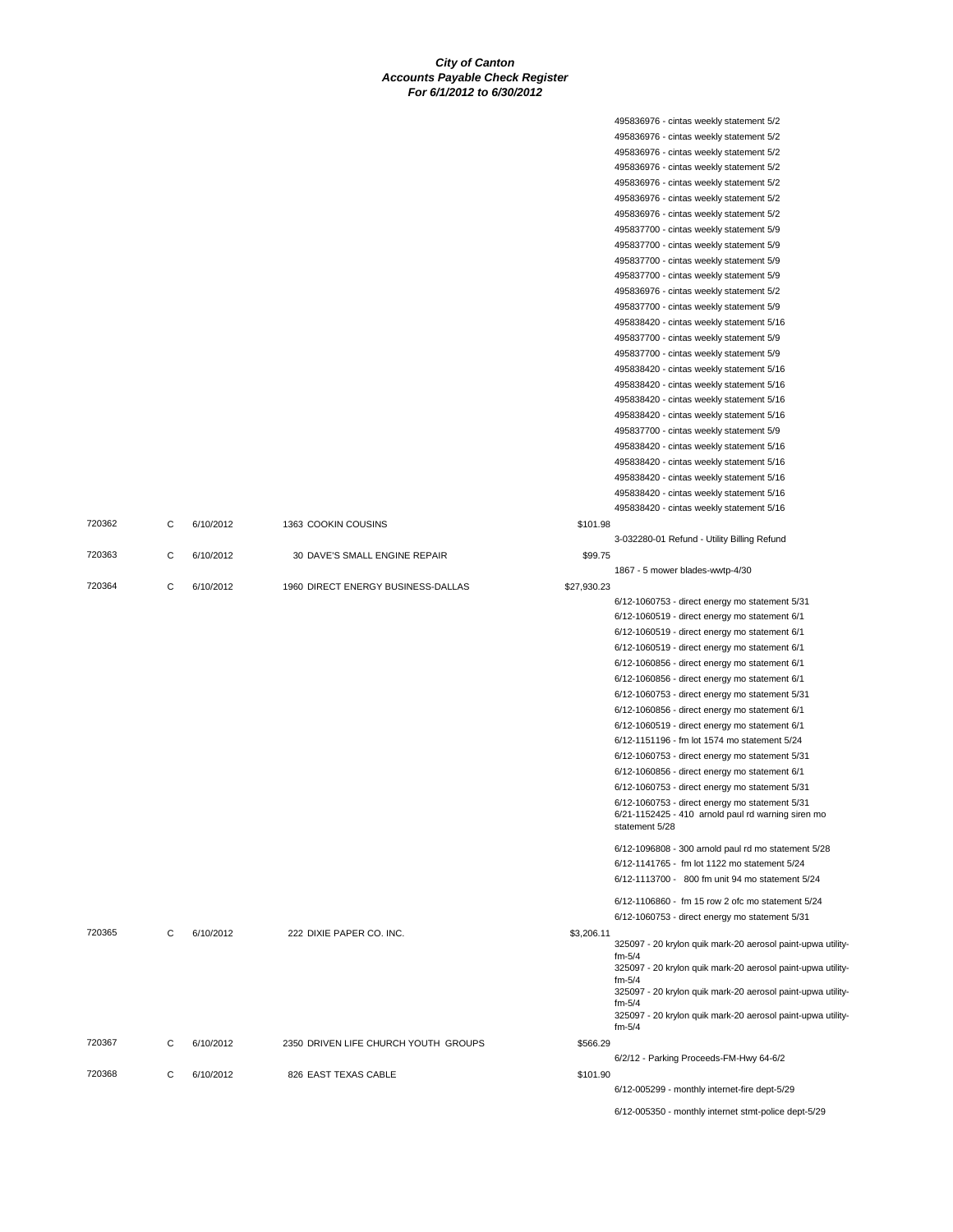| 720369 | С | 6/10/2012 | 1166 ECS HOUSE INDUSTRIES    | \$471.97   |                                                                                                                                   |
|--------|---|-----------|------------------------------|------------|-----------------------------------------------------------------------------------------------------------------------------------|
|        |   |           |                              |            | 4366 - coupler assembly-wwtp-5/8                                                                                                  |
| 720370 | С | 6/10/2012 | 1247 ELLIOTT ELECTRIC SUPPLY | \$1,618.47 | 24-11816-01 - return 10 breakers fm ref inv 24-09552-01<br>5/24                                                                   |
|        |   |           |                              |            | 24-11249-02 - 30 amp breaker fm 5/24                                                                                              |
|        |   |           |                              |            | 24-11249-01 - Breakers, Ballasts, Repl Bulbs-FM Trade Ctr<br>26-03262-01 - electrical supplies for sewer plant building<br>5/16   |
|        |   |           |                              |            | 24-10673-01 - 500w mog inc if ps35 parks 5/10                                                                                     |
|        |   |           |                              |            | 24-10813-01 - 120/240 breaker -pump park 5/24                                                                                     |
| 720371 | С | 6/10/2012 | 2098 ETHERIDGE PLUMBING      | \$325.00   |                                                                                                                                   |
|        |   |           |                              |            | 06072012 - remove & replace commode-utility barn-6/7                                                                              |
| 720372 | С | 6/10/2012 | 1363 GABRIEL REYNOSO         | \$15.34    |                                                                                                                                   |
|        |   |           |                              |            | 5-052460-012 Refund - Utility Billing Refund                                                                                      |
| 720373 | С | 6/10/2012 | 2652 GOOLSBEE TIRE           | \$1,494.28 |                                                                                                                                   |
|        |   |           |                              |            | 1-53933 - unit 101-4 transforce tires-fm-6/5                                                                                      |
|        |   |           |                              |            | 1-gs53992 - unit 101-4 transforce tires-parks-6/5                                                                                 |
| 720374 | С | 6/10/2012 | 2709 HBC BUILDING CENTER     | \$2,254.94 |                                                                                                                                   |
|        |   |           |                              |            | 2432 - cement for road repair 5/18                                                                                                |
|        |   |           |                              |            | 2550 - hillman hardware-bolts e-1 fd 5/29                                                                                         |
|        |   |           |                              |            | 2543 - snap quik rnd, nylon rope 5/28                                                                                             |
|        |   |           |                              |            | 2523 - grafitti remover, stripping 5/25                                                                                           |
|        |   |           |                              |            | 2508 - ez mix concrete to set str signs 5/24<br>2500 - 2 cycle oil for chainsaw 5/24                                              |
|        |   |           |                              |            | 2467 - recip blade, saw blade, bolt carge, top rail fm 5/22                                                                       |
|        |   |           |                              |            | 2467 - recip blade, saw blade, bolt carge, top rail fm 5/22                                                                       |
|        |   |           |                              |            | 2466 - hose washers, clamps, bushings, adapt., etc fm 5/22                                                                        |
|        |   |           |                              |            | 2453 - line post, nabber, aluml ties fm 5/21                                                                                      |
|        |   |           |                              |            | 2446 - faucet & valve fm bathrooms 5/21<br>k02401/5 - screwdriver set, treated 4X4 wood, gorilla tape-<br>anim cont-5/16          |
|        |   |           |                              |            | 2419 - pvc bushing, sch 40 elbow 5/17                                                                                             |
|        |   |           |                              |            | 2423 - hexkey combo set, pliers 5/18                                                                                              |
|        |   |           |                              |            | 2569 - light bulbs for b-1 fd 5/30                                                                                                |
|        |   |           |                              |            | 2448 - ez mix concrete, nylon twine 5/21                                                                                          |
|        |   |           |                              |            | k02325/5 - chainsaw blade-5/10<br>k02238/5 - all purpose cement, pvc cap, threaded plug-anim<br>control-5/2                       |
|        |   |           |                              |            | k02263/5 - duct tape-pvc pipe-animal control-5/4<br>k02401/5 - screwdriver set, treated 4X4 wood, gorilla tape-<br>anim cont-5/16 |
|        |   |           |                              |            | 2420 - sch 40 bushing & elbow 5/17                                                                                                |
|        |   |           |                              |            | k02574/5 - s&d pipe perf-wtp-5/30                                                                                                 |
|        |   |           |                              |            | 2418 - lampholder for shop 5/17                                                                                                   |
|        |   |           |                              |            | k02518/5 - wasp/hornet killer-derby rope-wtp-5/25                                                                                 |
|        |   |           |                              |            | k02372/5 - pliers, adj wrench, pvc pipe, elbow-wtp-5/14                                                                           |
|        |   |           |                              |            | k02562/5 - gloves, air filters, hillman hardware-5/30                                                                             |
|        |   |           |                              |            | 2576 - hardware for cherry creek picnic tables 5/30                                                                               |
|        |   |           |                              |            | 2555 - clogbuster fm 5/29<br>2547 - faucet & valve, no lead solder, adapters, copper<br>tube, etc fm 5/29                         |
|        |   |           |                              |            | 2540 - bkr wsthse mn 125a 2" fm 5/28                                                                                              |
|        |   |           |                              |            | 2538 - black spray paint fm 5/28                                                                                                  |
|        |   |           |                              |            |                                                                                                                                   |
|        |   |           |                              |            | 2524 - hardware, shower drain, sch 40 elbow, etc fm 5/25                                                                          |
|        |   |           |                              |            | 2588 - lock key entry senior citizens 5/31                                                                                        |
|        |   |           |                              |            | 2587 - cd-safety hasp sr citizens 5/31                                                                                            |
|        |   |           |                              |            | k02562/5 - gloves, air filters, hillman hardware-5/30<br>2227 - copper tubing 5/2                                                 |
|        |   |           |                              |            | 2431 - cement for road repair 5/18                                                                                                |
|        |   |           |                              |            | 2264 - nuts & bolts 5/9                                                                                                           |
|        |   |           |                              |            | 2312 - bar & chain oil 5/9                                                                                                        |
|        |   |           |                              |            | 2303 - compression cap for stove at shop 5/8                                                                                      |
|        |   |           |                              |            |                                                                                                                                   |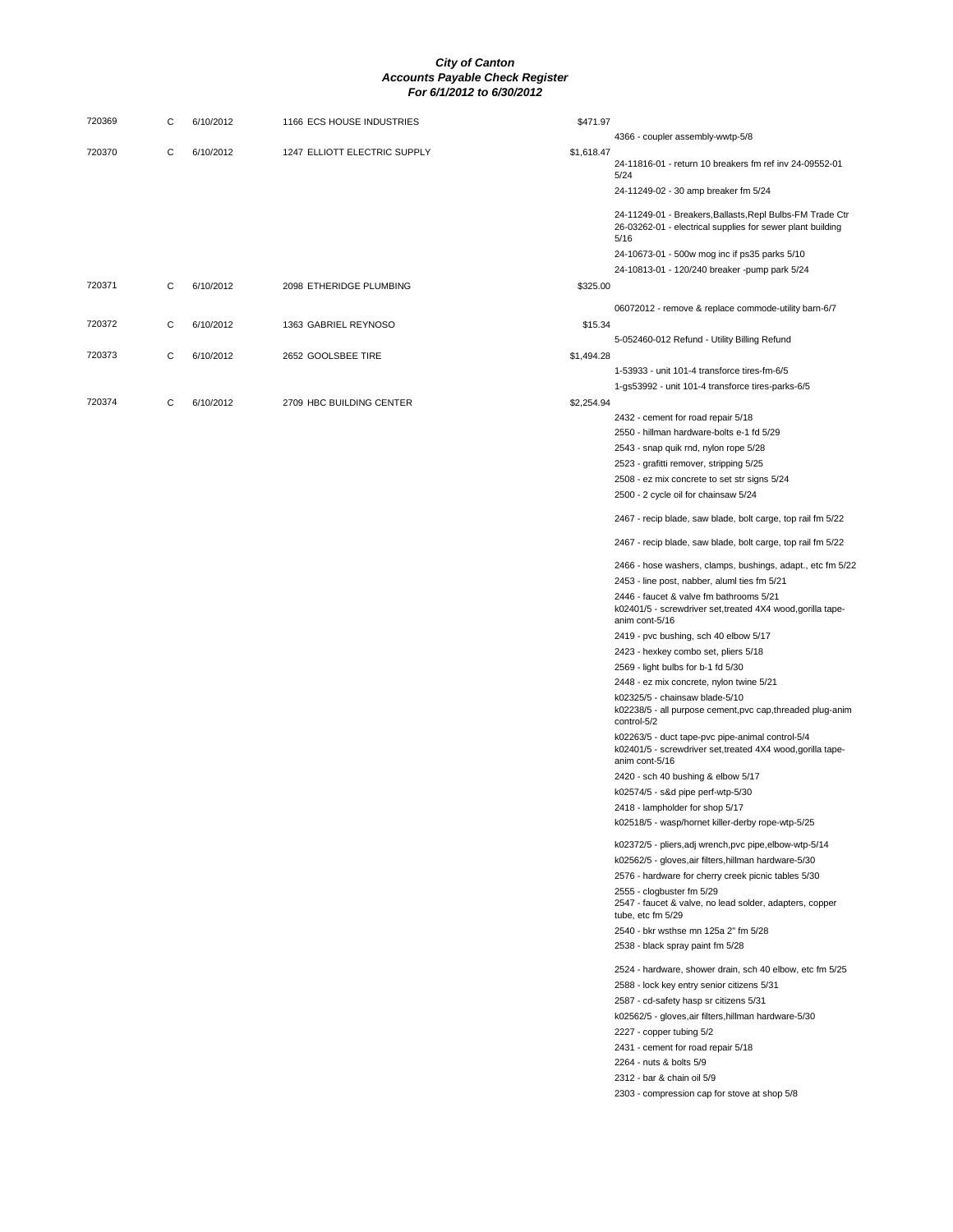|                                    |          | 2290 - sch 40 adatpers, primer, cement, 90 elbow 5/7<br>2278 - toilet tank 5/7<br>2323 - faucet & valve, hardware 5/10<br>2243 - ez mix concrete 5/3<br>2329 - dplx recep, pvc, battery- library 5/10<br>2229 - jigsaw blade,saw minihacks, insultating pipe-5/2<br>2229 - jigsaw blade, saw minihacks, insultating pipe-5/2<br>2228 - 12 oz great stuff wwtp 5/2<br>2221 - shower curtain, liner fm 5/1<br>2207 - drill bit, primer, cement, hardware, etc fm 5/1<br>2207 - drill bit, primer, cement, hardware, etc fm 5/1<br>2414 - shop light 5/17<br>2274 - impact sprinkler wp 5/7<br>2353 - multiserve grease (ems build) 5/11<br>2407 - 2 cycle oil, trimmer lins 5/17<br>2406 - paint for fm cage 5/17 |
|------------------------------------|----------|-----------------------------------------------------------------------------------------------------------------------------------------------------------------------------------------------------------------------------------------------------------------------------------------------------------------------------------------------------------------------------------------------------------------------------------------------------------------------------------------------------------------------------------------------------------------------------------------------------------------------------------------------------------------------------------------------------------------|
|                                    |          | 2394 - couplings wwtp 5/15<br>2390 - outlet box, flex screw conn 5/15<br>2388 - hardware, key ring split, 4 way connector 5/15                                                                                                                                                                                                                                                                                                                                                                                                                                                                                                                                                                                  |
|                                    |          | 2386 - locks for fuel equip at shop 5/15<br>2264/5 - filters for museum 5/9<br>2358 - bulbs, clr shade (ems build) 5/11<br>2268 - wrench stub fm 5/23<br>2351 - hardware (ems build) 5/11                                                                                                                                                                                                                                                                                                                                                                                                                                                                                                                       |
|                                    |          | 2349 - sch 40 elbow, coupl, pvc pipe (ems build) 5/11<br>2347 - grease silicone fm bathrooms 5/11<br>2344 - fluo bulbs city hall 5/11<br>2340 - chainsaw chain 5/10<br>2339 - marking paint white, blue, green 5/10<br>2339 - marking paint white, blue, green 5/10                                                                                                                                                                                                                                                                                                                                                                                                                                             |
| 46 HICKMAN ELECTRIC & PUMP         | \$998.20 | 2370 - hardware, treated wood park picnic tables 5/14                                                                                                                                                                                                                                                                                                                                                                                                                                                                                                                                                                                                                                                           |
|                                    |          |                                                                                                                                                                                                                                                                                                                                                                                                                                                                                                                                                                                                                                                                                                                 |
| 1160 HYDRAULIC POWER SERVICES INC  | \$974.12 | 2493 - submersible level sensor-elec supp-wtp-5/14                                                                                                                                                                                                                                                                                                                                                                                                                                                                                                                                                                                                                                                              |
| 1363 JOEY MYERS                    | \$58.59  | 61536 - replaced hydraulic pump unit 78 fm 6/1                                                                                                                                                                                                                                                                                                                                                                                                                                                                                                                                                                                                                                                                  |
| 1363 KRISTINA LEWIS                | \$59.90  | 10-101430-01 Refund - Utility Billing Refund                                                                                                                                                                                                                                                                                                                                                                                                                                                                                                                                                                                                                                                                    |
| 199 MAULDIN MECHANICAL             | \$415.00 | 10-1089602-014 Refund - Utility Billing Refund<br>2102 - sec drain line-added coolant-city barn-5/30<br>2113 - reset istat-repl capacitor-civic ctr-5/30                                                                                                                                                                                                                                                                                                                                                                                                                                                                                                                                                        |
|                                    |          | 2080 - repl capacitor on squad rm ac-police dept-5/21                                                                                                                                                                                                                                                                                                                                                                                                                                                                                                                                                                                                                                                           |
| 59 MITCHELL WELDING SUPPLY         | \$60.00  | r0571 - cylinder rentals 6/1                                                                                                                                                                                                                                                                                                                                                                                                                                                                                                                                                                                                                                                                                    |
| 2796 MR D'S 10 MINUTE OIL CHANGE   | \$323.50 | 10038353 - unit-oil chg-fm-5/23<br>10035769 - inspection unit 65 pd 4/5<br>10034744 - inspection unit 13 3/15<br>10036265 - inspection unit 7 pd 4/14<br>10036785 - inspection unit 74 pd 4/25<br>10036743 - trans flush, filter, fluid unit 30 fm 4/24                                                                                                                                                                                                                                                                                                                                                                                                                                                         |
| 256 NATIONAL SUPPLY CO., INC.      | \$561.49 |                                                                                                                                                                                                                                                                                                                                                                                                                                                                                                                                                                                                                                                                                                                 |
| 1349 NORTHEAST TEXAS FARMERS CO-OP | \$72.50  | 58321 - repair kit, 3/4 pvc, adpts, flg w/mring adj fm 5/1<br>58320 - z-a-19-ac, h spud gasktet fm 5/1<br>287551 - tire repair cpd 5/23<br>287648 - tire shop labor-kubota tractor-fm-5/23                                                                                                                                                                                                                                                                                                                                                                                                                                                                                                                      |

720378 C 6/10/2012

720379 C 6/10/2012

720380 C 6/10/2012

720382 C 6/10/2012

720383 C 6/10/2012

720384 C 6/10/2012

720385 C 6/10/2012

720386 C 6/10/2012

720387 C 6/10/2012

720388 C 6/10/2012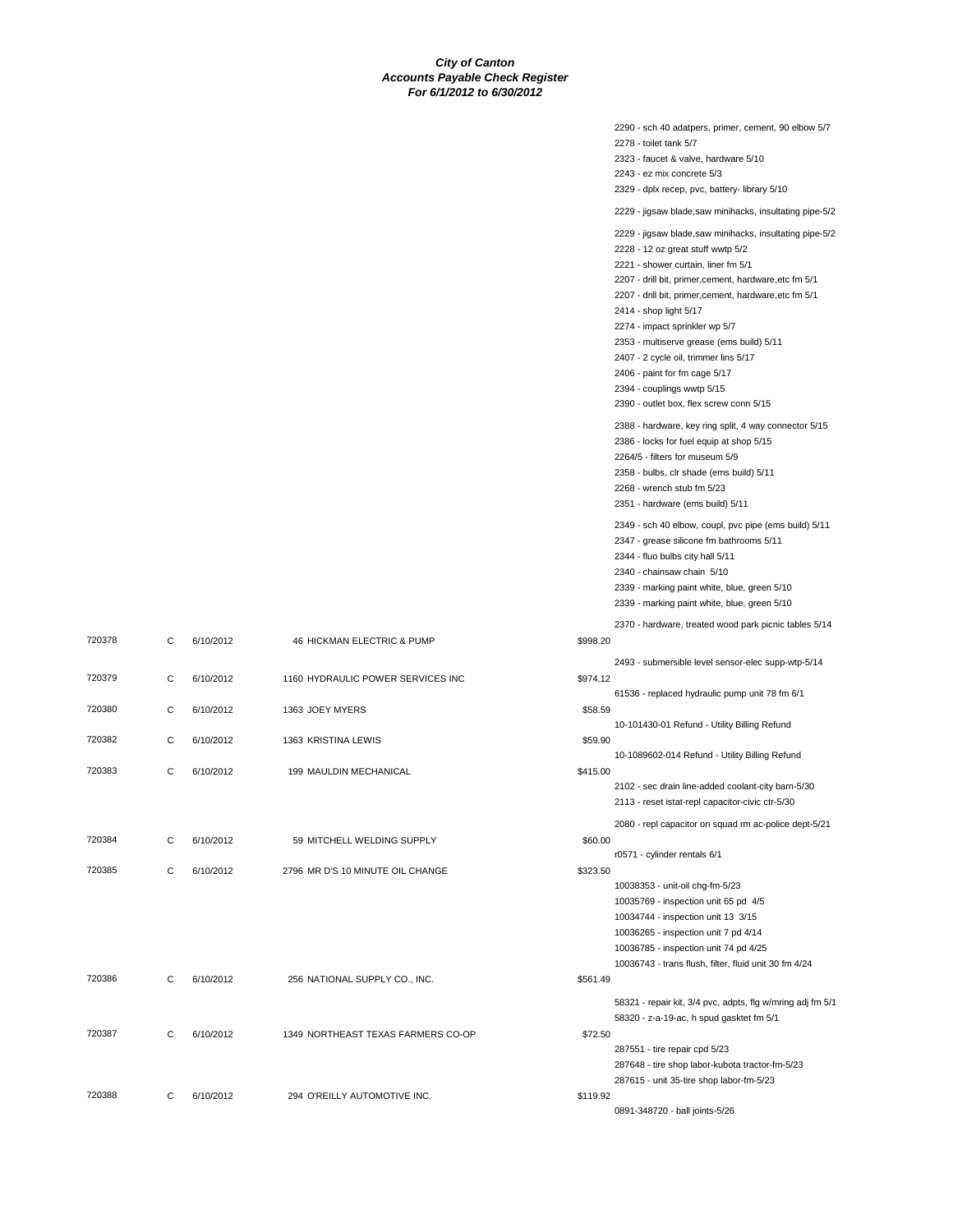|        |   |           |                                |             | 0891-343751 - velcro tape-adhesive-police-5/2       |
|--------|---|-----------|--------------------------------|-------------|-----------------------------------------------------|
|        |   |           |                                |             | 0891-346705 - funnel, wrench, fuel mix, oil fd 5/17 |
|        |   |           |                                |             | 0891-346705 - funnel, wrench, fuel mix, oil fd 5/17 |
|        |   |           |                                |             | 0891-343538 - mirror mounts 5/1                     |
|        |   |           |                                |             | 0891-374540 - halogen head fd 5/21                  |
|        |   |           |                                |             | 0891-347539 - dimmer switch fd 5/21                 |
| 720389 | C | 6/10/2012 | 1363 PAUL MCCARTY              | \$22.69     |                                                     |
|        |   |           |                                |             | 8-081440-02 Refund - Utility Billing Refund         |
| 720390 | C | 6/10/2012 | 1239 PETTY CASH-FM-LOG CABIN   | \$129.07    |                                                     |
|        |   |           |                                |             | 06072012 - replenish petty cash-fm-log cabin-6/7    |
|        |   |           |                                |             | 06072012 - replenish petty cash-fm-log cabin-6/7    |
|        |   |           |                                |             | 06072012 - replenish petty cash-fm-log cabin-6/7    |
|        |   |           |                                |             | 06072012 - replenish petty cash-fm-log cabin-6/7    |
|        |   |           |                                |             | 06072012 - replenish petty cash-fm-log cabin-6/7    |
|        |   |           |                                |             | 06072012 - replenish petty cash-fm-log cabin-6/7    |
|        |   |           |                                |             | 06072012 - replenish petty cash-fm-log cabin-6/7    |
|        |   |           |                                |             | 06072012 - replenish petty cash-fm-log cabin-6/7    |
| 720391 | C | 6/10/2012 | 2525 RAY RIDINGS BUICK GMC     | \$237.95    |                                                     |
|        |   |           |                                |             | 50068 - alignment unit 1 water dist 4/26            |
|        |   |           |                                |             | 50194 - inspection unit 2 streets 5/3               |
|        |   |           |                                |             | 50210 - inspection unit 14 wp 5/4                   |
| 720392 |   |           |                                | \$76,651.30 | 50537 - alignment unit 7cpd 5/30                    |
|        | С | 6/10/2012 | 2819 Reynolds & Kay, Ltd.      |             | 05102012 - I20 San Sewer Impr Pay Req 2-5/10        |
| 720393 | С |           | 1363 ROGER GRIZZELL            | \$0.29      |                                                     |
|        |   | 6/10/2012 |                                |             | 3-031550-03 Refund - Utility Billing Refund         |
| 720394 | C | 6/10/2012 | 2157 SANITATION SOLUTIONS      | \$40,432.11 |                                                     |
|        |   |           |                                |             | 25x00159 - sanitation mo statement 5/31             |
|        |   |           |                                |             | 25x00159 - sanitation mo statement 5/31             |
|        |   |           |                                |             | 25x00159 - sanitation mo statement 5/31             |
|        |   |           |                                |             | 25x00159 - sanitation mo statement 5/31             |
|        |   |           |                                |             | 25x00159 - sanitation mo statement 5/31             |
|        |   |           |                                |             | 25x00159 - sanitation mo statement 5/31             |
|        |   |           |                                |             | 25x00159 - sanitation mo statement 5/31             |
|        |   |           |                                |             | 25x00159 - sanitation mo statement 5/31             |
|        |   |           |                                |             | 25x00159 - sanitation mo statement 5/31             |
|        |   |           |                                |             | 25x00159 - sanitation mo statement 5/31             |
|        |   |           |                                |             | 25x00159 - sanitation mo statement 5/31             |
|        |   |           |                                |             | 25x00159 - sanitation mo statement 5/31             |
|        |   |           |                                |             | 25x00159 - sanitation mo statement 5/31             |
| 720395 | C | 6/10/2012 | 66 SITE SANITATION SERVICE     | \$360.00    |                                                     |
|        |   |           |                                |             | 6/12-100 - portable toilet rental 6/4               |
|        |   |           |                                |             | 6/12-100 - portable toilet rental 6/4               |
|        |   |           |                                |             | 6/12-100 - portable toilet rental 6/4               |
|        |   |           |                                |             | 6/12-100 - portable toilet rental 6/4               |
| 720396 | С | 6/10/2012 | 1363 TIFFANY HAMMOND           | \$28.46     |                                                     |
|        |   |           |                                |             | 5-052460-013 Refund - Utility Billing Refund        |
| 720397 | С | 6/10/2012 | 2731 TITAN SERVICES GROUP      | \$585.00    |                                                     |
|        |   |           |                                |             | 1636 - corrected debras network connection 6/1      |
|        |   |           |                                |             | 1621 - correct asyst failutres-6 hrs-coc-5/30       |
|        |   |           |                                |             | 1643 - corrected ritas printer functions 6/6        |
|        |   |           |                                |             | 1640 - profile issues-e whitaker-police dept-6/6    |
| 720398 | С | 6/10/2012 | 160 TEXAS MUNICIPAL RETIREMENT | \$33,817.76 |                                                     |
|        |   |           |                                |             | 6/12 - tmrs contributions for may 2012              |
|        |   |           |                                |             | 6/12 - tmrs contributions for may 2012              |
|        |   |           |                                |             | 6/12 - tmrs contributions for may 2012              |
|        |   |           |                                |             | 6/12 - tmrs contributions for may 2012              |
|        |   |           |                                |             | 6/12 - tmrs contributions for may 2012              |
|        |   |           |                                |             | 6/12 - tmrs contributions for may 2012              |
|        |   |           |                                |             | 6/12 - tmrs contributions for may 2012              |
|        |   |           |                                |             | 6/12 - tmrs contributions for may 2012              |
|        |   |           |                                |             | 6/12 - tmrs contributions for may 2012              |
|        |   |           |                                |             | 6/12 - tmrs contributions for may 2012              |
| 720400 | С | 6/10/2012 | 1363 TRACI KING                | \$24.95     |                                                     |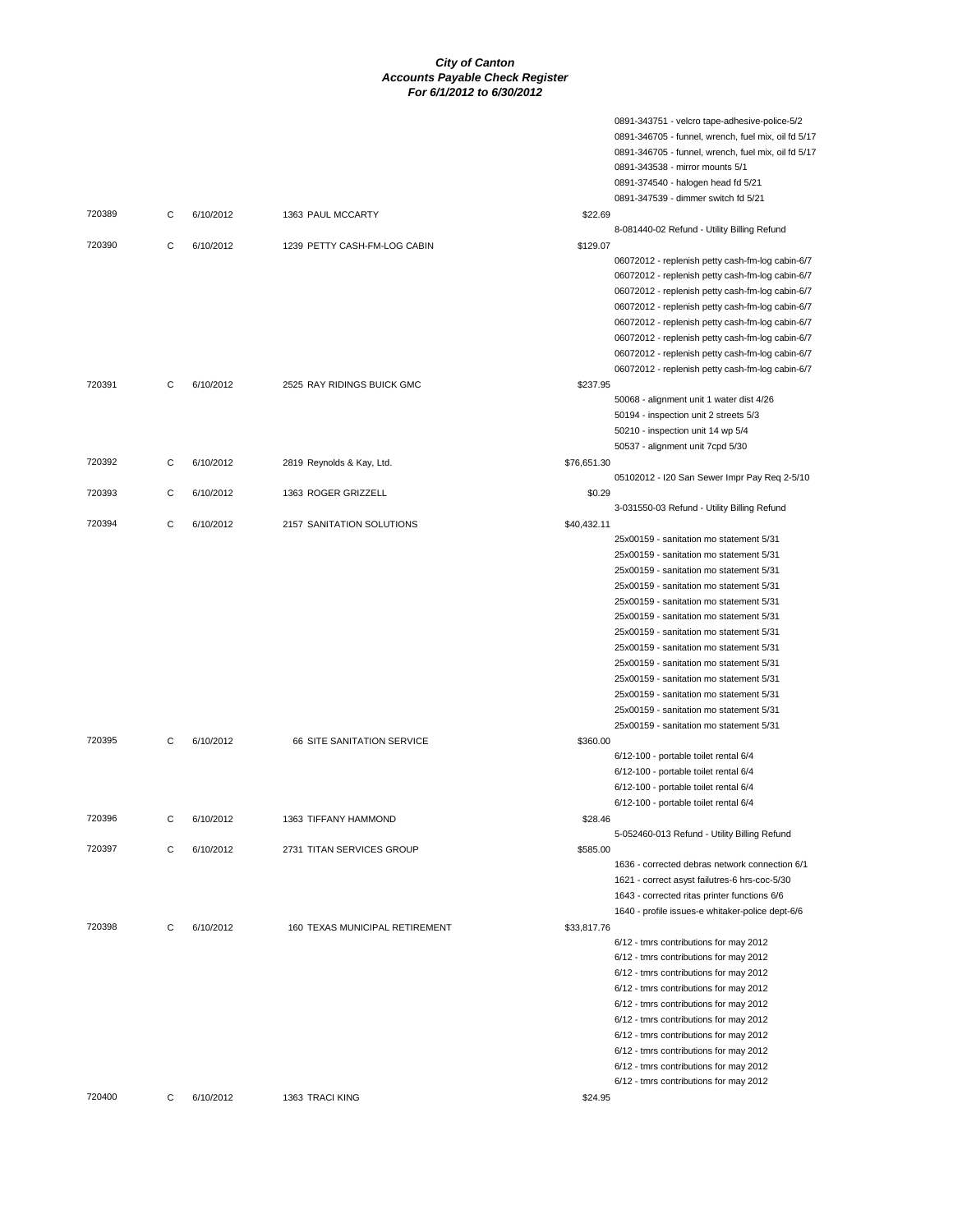|        |   |           |                                              |             | 12-122190-01 Refund - Utility Billing Refund                         |
|--------|---|-----------|----------------------------------------------|-------------|----------------------------------------------------------------------|
| 720401 | С | 6/10/2012 | 2716 TRINITY MOTHER FRANCES HEALTH & FITNESS | \$400.00    |                                                                      |
|        |   |           |                                              |             | 6/12 - tmf mo membership dues-health/fitness-6/12                    |
|        |   |           |                                              |             |                                                                      |
|        |   |           |                                              |             | 6/12 - tmf mo membership dues-health/fitness-6/12                    |
|        |   |           |                                              |             | 6/12 - tmf mo membership dues-health/fitness-6/12                    |
|        |   |           |                                              |             | 6/12 - tmf mo membership dues-health/fitness-6/12                    |
|        |   |           |                                              |             | 6/12 - tmf mo membership dues-health/fitness-6/12                    |
|        |   |           |                                              |             | 6/12 - tmf mo membership dues-health/fitness-6/12                    |
|        |   |           |                                              |             | 6/12 - tmf mo membership dues-health/fitness-6/12                    |
|        |   |           |                                              |             | 6/12 - tmf mo membership dues-health/fitness-6/12                    |
|        |   |           |                                              |             |                                                                      |
|        |   |           |                                              |             | 6/12 - tmf mo membership dues-health/fitness-6/12                    |
| 720402 | C | 6/10/2012 | 208 TYLER MORNING TELEGRAPH                  | \$93.92     |                                                                      |
|        |   |           |                                              |             | 1374765 - s gate entry-ad for bid-5/24                               |
| 720403 | C | 6/10/2012 | 96 TYLER UNIFORM CO.                         | \$55.63     |                                                                      |
|        |   |           |                                              |             | 70348-01 - canton police emblem-police dept-6/1                      |
|        |   |           |                                              |             |                                                                      |
|        |   |           |                                              |             | 70327-01 - hook/loop under belt-I jones-animal control-6/1           |
| 720404 | C | 6/10/2012 | 1363 TYSON REED                              | \$6.20      |                                                                      |
|        |   |           |                                              |             | 1-011750-06 Refund - Utility Billing Refund                          |
| 720405 | C | 6/10/2012 | 200 UNITED SYSTEMS TECHNOLOGY INC            | \$12.32     |                                                                      |
|        |   |           |                                              |             | 68755 - ebills mo stmt-5/31                                          |
| 720406 | С | 6/10/2012 | 892 US BANK                                  | \$323.25    |                                                                      |
|        |   |           |                                              |             |                                                                      |
|        |   |           |                                              |             | 3134522 - 2003 refunding co agent fees-5/25                          |
| 720407 | C | 6/10/2012 | 17 VAN ZANDT NEWSPAPER LLC                   | \$688.20    |                                                                      |
|        |   |           |                                              |             | 284414 - ad for bid-s gate ent-fm-5/10                               |
|        |   |           |                                              |             | 284412 - ad for bid-scada-wtp-4/26                                   |
|        |   |           |                                              |             | 282845 - classified-pt laborers-fm-5/13                              |
|        |   |           |                                              |             | 282844 - classified-pt night sec-fm-5/13                             |
|        |   |           |                                              |             | 282846 - classified-911 dispatch-police-5/17                         |
|        |   |           |                                              |             | 283033 - june guide-dry creek landing-fm-5/31                        |
|        |   |           |                                              |             |                                                                      |
| 720408 | C | 6/10/2012 | 702 VAN ZANDT COUNTY APPRAISAL DISTRICT      | \$7,388.42  |                                                                      |
|        |   |           |                                              |             | 06012012 - 2012 appr & coll dist 3rd qtr budget alloc 6/1            |
|        |   |           |                                              |             |                                                                      |
|        |   |           |                                              |             | 06012012 - 2012 appr & coll dist 3rd qtr budget alloc 6/1            |
| 720409 | C | 6/10/2012 | 139 VERIZON SOUTHWEST                        | \$1,115.55  |                                                                      |
|        |   |           |                                              |             | 6/12-2832015050 - 903-1fr-0064 fm data line mo statement             |
|        |   |           |                                              |             | 5/25                                                                 |
|        |   |           |                                              |             | 6/12-030109 - mun judge mo statement 5/28                            |
|        |   |           |                                              |             | 6/12-2889384048 - fm 567-2920 mo stmt-5/28                           |
|        |   |           |                                              |             | 6/12-061211 - animal shelter mo statement 5/28                       |
|        |   |           |                                              |             | 6/12-060530 - city hall mo statement 5/28                            |
|        |   |           |                                              |             | 6/12-840126 - sr citizens mo statement 5/25                          |
|        |   |           |                                              |             | 6/12-060621 - fire dept mo statement 5/25                            |
|        |   |           |                                              |             | 6/12-2832014992 - 903-1el-1706 fm data line mo statement             |
|        |   |           |                                              |             | 5/25                                                                 |
|        |   |           |                                              |             | 6/12-2874281492 - 903-1rt-6452 fm data line mo statement             |
|        |   |           |                                              |             | 5/25                                                                 |
|        |   |           |                                              |             | 6/12-950823 - 903-567-1134 fm mo statement 5/25                      |
| 720410 | C | 6/10/2012 | 1363 WENDY SWINDLE                           | \$57.50     |                                                                      |
|        |   |           |                                              |             | 2-021370-014 Refund - Utility Billing Refund                         |
| 720436 | C | 6/13/2012 | 2654 4M CONSTRUCTION SERVICES INC.           | \$73,836.42 |                                                                      |
|        |   |           |                                              |             | 06082012 - e outfall san sewer phs 4-pay req 3-6/8                   |
|        |   |           |                                              |             |                                                                      |
| 720437 | C | 6/19/2012 | 1669 BRANDY DEVILLE                          | \$260.29    | 6/19 - CAUSE # 05-00293-CASE # N009204753-                           |
|        |   |           |                                              |             | <b>BRANDY/STEPHEN</b>                                                |
| 720438 | С | 6/19/2012 | 732 CHRISTINA E RYDER                        | \$193.52    |                                                                      |
|        |   |           |                                              |             |                                                                      |
|        |   |           |                                              |             | 6/19/12 - CAUSE # 04 00514-CHRISTINA/JOE                             |
| 720439 | C | 6/19/2012 | 1593 COLLEEN M BROWN                         | \$69.23     |                                                                      |
|        |   |           |                                              |             | 6/19 - CAUSE-94211-COLLEEN BROWN/JOEL BROWN--<br>AG CASE#-4591592561 |
|        |   |           |                                              |             |                                                                      |
| 720440 |   |           |                                              | \$256.94    |                                                                      |
|        | C | 6/19/2012 | 2826 JENNIFER DIANE BRADSHAW                 |             |                                                                      |
|        |   |           |                                              |             | 6/19/12 - james bradshaw/jennifer bradshaw case#11-                  |
|        |   |           |                                              |             | 00787<br>6/19/12 - james bradshaw/jennifer bradshaw case#11-         |
|        |   |           |                                              |             | 00787                                                                |
| 720441 | C | 6/19/2012 | 134 MY CREDIT UNION                          | \$320.00    |                                                                      |
|        |   |           |                                              |             | 6/19/12 - EMPLOYEE DIRECT SAVINGS DEPOSIT                            |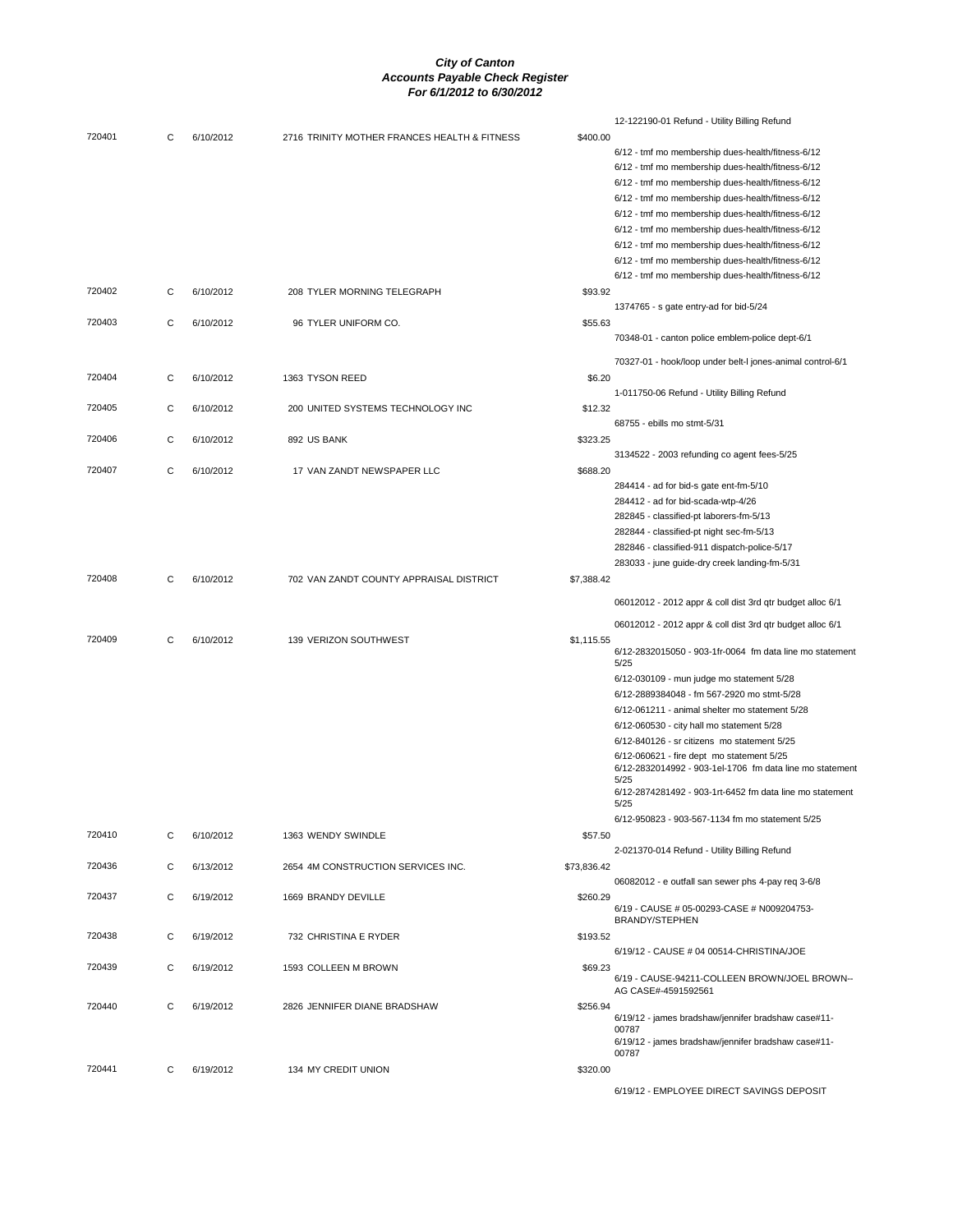|        |   |           |                                            |             | 6/19/12 - EMPLOYEE DIRECT SAVINGS DEPOSIT                                                                                         |
|--------|---|-----------|--------------------------------------------|-------------|-----------------------------------------------------------------------------------------------------------------------------------|
|        |   |           |                                            |             | 6/19/12 - EMPLOYEE DIRECT SAVINGS DEPOSIT                                                                                         |
|        |   |           |                                            |             | 6/19/12 - EMPLOYEE DIRECT SAVINGS DEPOSIT                                                                                         |
|        |   |           |                                            |             |                                                                                                                                   |
|        |   |           |                                            |             | 6/19/12 - EMPLOYEE DIRECT SAVINGS DEPOSIT                                                                                         |
|        |   |           |                                            |             | 6/19/12 - EMPLOYEE DIRECT SAVINGS DEPOSIT                                                                                         |
|        |   |           |                                            |             | 6/19/12 - EMPLOYEE DIRECT SAVINGS DEPOSIT                                                                                         |
| 720442 | С | 6/19/2012 | 2703 OKLAHOMA DEPARTMENT OF HUMAN SERVICES | \$157.86    | 6/19 - OK IV-D #000497748001 G & E CORNWELL CHILD<br><b>SUPPORT</b>                                                               |
| 720443 | С | 6/19/2012 | 1918 ROBIN MICHELLE ALLISON                | \$230.77    | 6/19/12 - CASE-09-00132-ROBIN ALLISON/BRAD<br><b>ALLISON</b>                                                                      |
| 720444 | С | 6/19/2012 | 2736 State Disbursement Unit               | \$138.46    |                                                                                                                                   |
|        |   |           |                                            |             | 6/19 - cause #CV38856/dana/j phillips                                                                                             |
| 720446 | C | 6/21/2012 | 1671 HEALTH CARE SERVICE CORP              | \$30,997.63 | 7/12 - blue cross mo prem jul 2012                                                                                                |
|        |   |           |                                            |             | 7/12 - blue cross mo prem jul 2012                                                                                                |
|        |   |           |                                            |             | 7/12 - blue cross mo prem jul 2012                                                                                                |
|        |   |           |                                            |             |                                                                                                                                   |
|        |   |           |                                            |             | 7/12 - blue cross mo prem jul 2012                                                                                                |
|        |   |           |                                            |             | 7/12 - blue cross mo prem jul 2012                                                                                                |
|        |   |           |                                            |             | 7/12 - blue cross mo prem jul 2012                                                                                                |
|        |   |           |                                            |             | 7/12 - blue cross mo prem jul 2012                                                                                                |
|        |   |           |                                            |             | 7/12 - blue cross mo prem jul 2012                                                                                                |
|        |   |           |                                            |             | 7/12 - blue cross mo prem jul 2012                                                                                                |
|        |   |           |                                            |             | 7/12 - blue cross mo prem jul 2012                                                                                                |
|        |   |           |                                            |             | 7/12 - blue cross mo prem jul 2012                                                                                                |
|        |   |           |                                            |             | 7/12 - blue cross mo prem jul 2012                                                                                                |
|        |   |           |                                            |             | 7/12 - blue cross mo prem jul 2012                                                                                                |
|        |   |           |                                            |             | 7/12 - blue cross mo prem jul 2012                                                                                                |
|        |   |           |                                            |             | 7/12 - blue cross mo prem jul 2012                                                                                                |
|        |   |           |                                            |             | 7/12 - blue cross mo prem jul 2012                                                                                                |
|        |   |           |                                            |             | 7/12 - blue cross mo prem jul 2012                                                                                                |
|        |   |           |                                            |             | 7/12 - blue cross mo prem jul 2012                                                                                                |
|        |   |           |                                            |             | 7/12 - blue cross mo prem jul 2012                                                                                                |
|        |   |           |                                            |             | 7/12 - blue cross mo prem jul 2012                                                                                                |
| 720447 | С | 6/21/2012 | 381 GARY BURTON ENGINEERING, INC.          | \$5,945.99  |                                                                                                                                   |
|        |   |           |                                            |             | 2686 - e outfall san sewer phs 4-site visits-5/3c                                                                                 |
|        |   |           |                                            |             | 2682 - I20 san sewer impr-const mgmt-5/31                                                                                         |
| 720448 | C | 6/21/2012 | 1496 CARD SERVICES-CITY OF CANTON-0093     | \$3,080.40  |                                                                                                                                   |
|        |   |           |                                            |             | 174036 - bookmark inc-2003 intl fire code book 5/24                                                                               |
|        |   |           |                                            |             | c6g4939 - fuel exxon r malone wwtp 5/30                                                                                           |
|        |   |           |                                            |             | 1020641108 - verbatim dvds cpd 5/31                                                                                               |
|        |   |           |                                            |             | 6/12-2 - stamps.com postage cpd 5/21                                                                                              |
|        |   |           |                                            |             | 19746 - telecom online course t metcalf cpd 5/22                                                                                  |
|        |   |           |                                            |             | 8332 - walmart-inmate food, office supplies 5/7<br>1086993 - nelson mfg-garden hose adapter anim control<br>5/25                  |
|        |   |           |                                            |             | tocs468050 - classic tyler-keys for toyota pat car-pd-5/29                                                                        |
|        |   |           |                                            |             | c6g0099 - fuel for 106 c brown cpd 5/29                                                                                           |
|        |   |           |                                            |             | 8332 - walmart-inmate food, office supplies 5/7<br>6/12-tp48640848-001 - fuel -sac n pac j young san antonio<br>5/22              |
|        |   |           |                                            |             | 6/12 146335919 - travel - marriot j young san antonio 5/22-<br>25                                                                 |
|        |   |           |                                            |             | 6/12-3328 - meal - hard rock cafe j young san antonio 5/24<br>6/12-wbdp9-j1a96-8h6 - vista print-bus cards j phillips cpd<br>5/31 |
|        |   |           |                                            |             | 6/12-1680469 - meal - chick-fil-a j young san antonio 5/24                                                                        |
|        |   |           |                                            |             | 6/12-60041 - meal - rainforest j young san antonio 5/23                                                                           |
|        |   |           |                                            |             | 6/12-597263-1 - meal - mad dogs j young san antonio 5/23                                                                          |
|        |   |           |                                            |             | 6/12-114672 - meal - wendys j young san antonio 5/22                                                                              |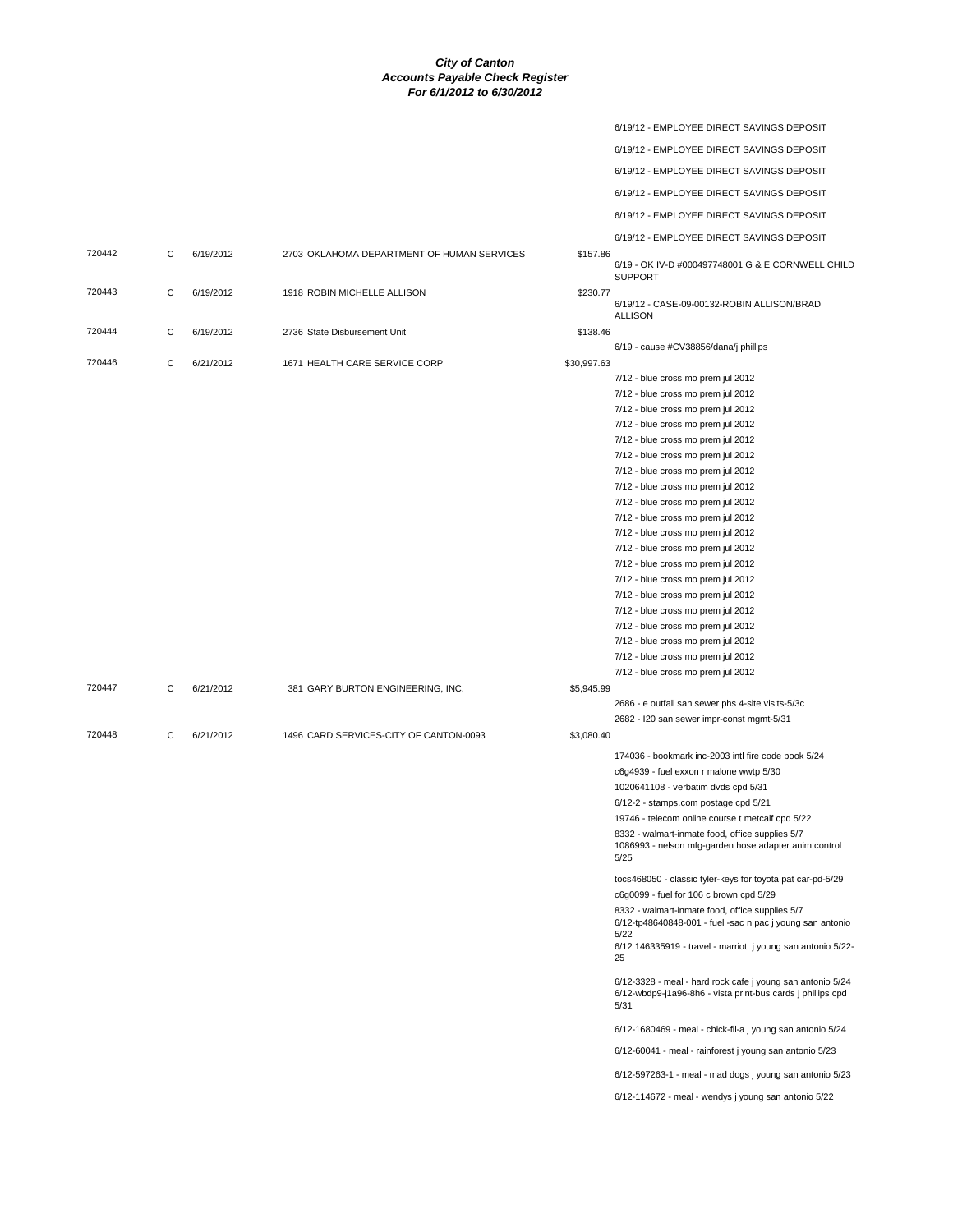|        |   |           |                                    |             | 6/12-067378 - fuel -cross roads j young san antonio 5/25<br>6/12-tp48685167-002 - fuel -raceway j young san antonio<br>5/25 |
|--------|---|-----------|------------------------------------|-------------|-----------------------------------------------------------------------------------------------------------------------------|
|        |   |           |                                    |             | 6/12-1 - job posting ads cnhi/tx star 5/3                                                                                   |
|        |   |           |                                    |             | 3592 - bakery square cafe-meal for election 5/12                                                                            |
|        |   |           |                                    |             | 550 - annual po box fee fm 5/15<br>6962 - et trophies-plaques for outgoing council members<br>5/15                          |
|        |   |           |                                    |             | 3163 - walmart-disp cameras I cluck & d smith 5/7                                                                           |
|        |   |           |                                    |             | 2355 - cvs-develop cameras I cluck & d smith 5/10<br>6/12 - travel - r hammack college station 5/26-27                      |
|        |   |           |                                    |             | 19973 - travel r hammack arkansas 5/19-20                                                                                   |
|        |   |           |                                    |             | 1215 - travel r hammack arkansas 5/19-20                                                                                    |
|        |   |           |                                    |             | dxa2721 - travel r hammack college station 5/26-27                                                                          |
|        |   |           |                                    |             | 1777 - travel r hammack college station 5/26-27                                                                             |
|        |   |           |                                    |             | 519362 - Isb industries-vegetation for parks 5/25                                                                           |
|        |   |           |                                    |             | 9324 - robles-meal for council orientation- cluck 5/18<br>7840 - dollar general-water & plates fm 5/9                       |
| 720450 | C | 6/21/2012 | 135 CARTER EQUIPMENT               | \$6,248.40  | 7157 - motor rebuild kit, repair-housing for brg fit, seat,                                                                 |
| 720451 | С | 6/21/2012 | 189 COMPLETE BUSINESS SYSTEMS      | \$195.00    | shaft, labor wwtp 5/29                                                                                                      |
|        |   |           |                                    |             | 411773 - coc mo copier lease 6/11                                                                                           |
| 720452 | C | 6/21/2012 | 1363 CHEY NARITH                   | \$117.90    |                                                                                                                             |
|        |   |           |                                    |             | 4-042970-02 Refund - Utility Billing Refund                                                                                 |
| 720453 | С | 6/21/2012 | 1960 DIRECT ENERGY BUSINESS-DALLAS | \$4,016.15  | 6/12-1060721 - direct energy mo statement 6/11                                                                              |
|        |   |           |                                    |             | 6/12-1060721 - direct energy mo statement 6/11                                                                              |
|        |   |           |                                    |             | 6/12-1060721 - direct energy mo statement 6/11                                                                              |
|        |   |           |                                    |             | 6/12-1060721 - direct energy mo statement 6/11                                                                              |
| 720454 | С | 6/21/2012 | 32 DPC INDUSTRIES, INC.            | \$1,267.47  |                                                                                                                             |
|        |   |           |                                    |             | 79701648-12 - 150# cylinder chlorine 6/11                                                                                   |
| 720455 | С | 6/21/2012 | 1166 ECS HOUSE INDUSTRIES          | \$24,960.29 |                                                                                                                             |
| 720456 | С | 6/21/2012 | 1733 FIRST NATIONAL BANK OF CANTON | \$3,771.80  | 4485 - 18' Mooring System for Rotor                                                                                         |
|        |   |           |                                    |             | 6/12 - princ & int loan #828593500 tx dot prop 6/8                                                                          |
|        |   |           |                                    |             | 6/12 - princ & int loan #828593500 tx dot prop 6/8                                                                          |
| 720458 | С | 6/21/2012 | 2652 GOOLSBEE TIRE                 | \$318.00    |                                                                                                                             |
|        |   |           |                                    |             | 1-54262 - 2 tires unit 101 fm 6/8                                                                                           |
| 720459 | С | 6/21/2012 | 891 GT DISTRIBUTORS INC.           | \$1,954.94  |                                                                                                                             |
|        |   |           |                                    |             | inv0402284 - taser holsters cpd 6/8                                                                                         |
| 720460 | С | 6/21/2012 | 1342 GUARDIAN LIFE                 | \$2,050.15  | inv0402564 - Light Bar for Unit 13-L Cluck                                                                                  |
|        |   |           |                                    |             | 7/12 - guardian mo ins premium 7/12                                                                                         |
|        |   |           |                                    |             | 7/12 - guardian mo ins premium 7/12                                                                                         |
|        |   |           |                                    |             | 7/12 - guardian mo ins premium 7/12                                                                                         |
|        |   |           |                                    |             | 7/12 - guardian mo ins premium 7/12                                                                                         |
|        |   |           |                                    |             | 7/12 - guardian mo ins premium 7/12                                                                                         |
|        |   |           |                                    |             | 7/12 - guardian mo ins premium 7/12                                                                                         |
|        |   |           |                                    |             | 7/12 - guardian mo ins premium 7/12                                                                                         |
|        |   |           |                                    |             | 7/12 - guardian mo ins premium 7/12                                                                                         |
|        |   |           |                                    |             | 7/12 - guardian mo ins premium 7/12                                                                                         |
|        |   |           |                                    |             | 7/12 - guardian mo ins premium 7/12<br>7/12 - guardian mo ins premium 7/12                                                  |
|        |   |           |                                    |             | 7/12 - quardian mo ins premium 7/12                                                                                         |
|        |   |           |                                    |             | 7/12 - guardian mo ins premium 7/12                                                                                         |
|        |   |           |                                    |             | 7/12 - guardian mo ins premium 7/12                                                                                         |
|        |   |           |                                    |             | 7/12 - guardian mo ins premium 7/12                                                                                         |
|        |   |           |                                    |             | 7/12 - guardian mo ins premium 7/12                                                                                         |
|        |   |           |                                    |             | 7/12 - guardian mo ins premium 7/12                                                                                         |
|        |   |           |                                    |             | 7/12 - guardian mo ins premium 7/12                                                                                         |
|        |   |           |                                    |             | 7/12 - guardian mo ins premium 7/12                                                                                         |
|        |   |           |                                    |             | 7/12 - guardian mo ins premium 7/12                                                                                         |
|        |   |           |                                    |             | 7/12 - guardian mo ins premium 7/12                                                                                         |
|        |   |           |                                    |             | 7/12 - guardian mo ins premium 7/12                                                                                         |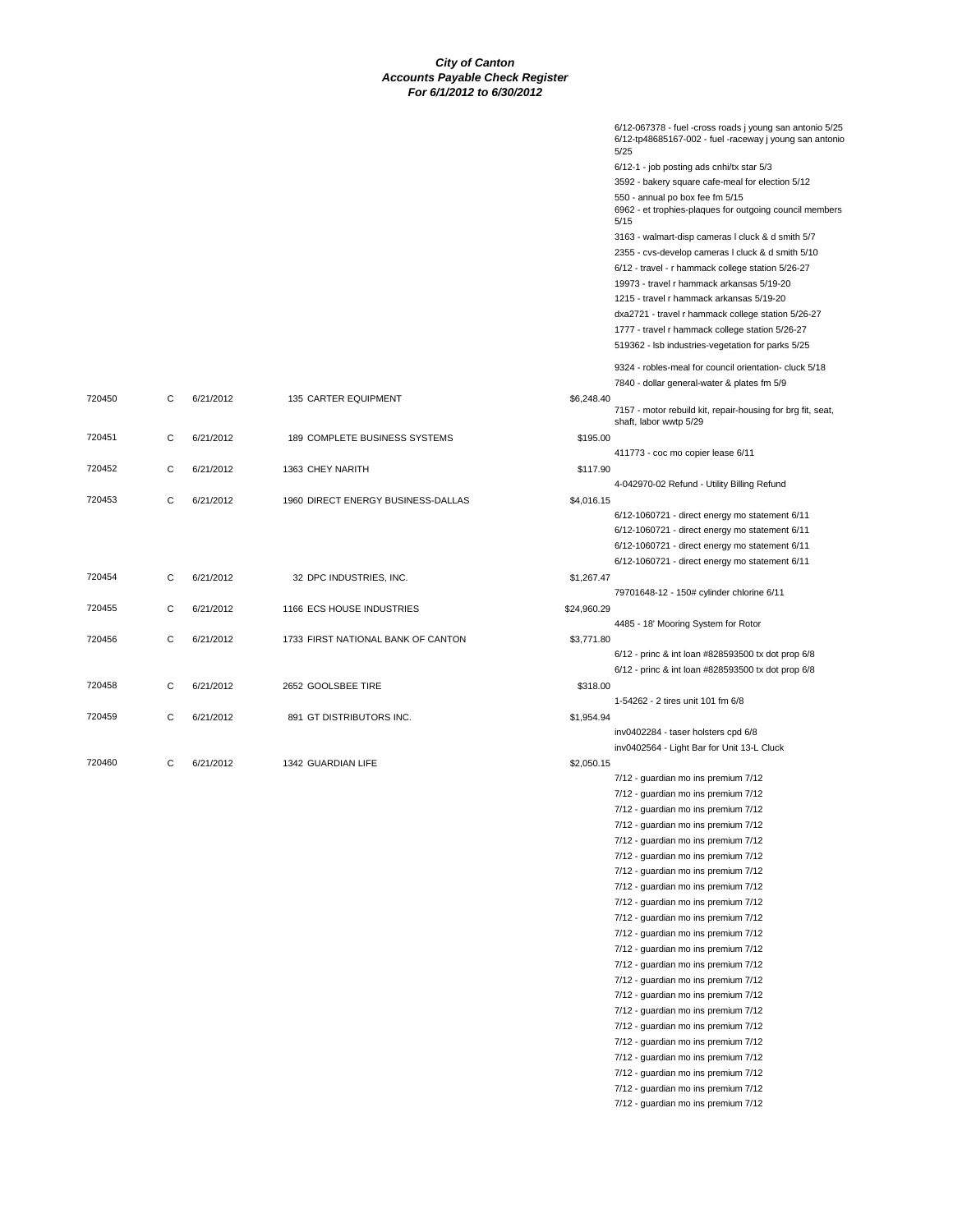| 720461 | С | 6/21/2012 | 44 HACH COMPANY                             | \$257.06   |                                                                                                 |
|--------|---|-----------|---------------------------------------------|------------|-------------------------------------------------------------------------------------------------|
| 720462 | C | 6/21/2012 | 2751 RON HAMMACK                            | \$65.00    | 7784531 - silicone oil, buffer, monochlor, ammonia wp 6/5                                       |
|        |   |           |                                             |            | 6/12 - meal -parking racetrac, circle k, traders village r<br>hammack bowie & gr prairie 6/9-10 |
|        |   |           |                                             |            | 06182012 - per diem-buchanan's-lewisville-recruiting-6/16                                       |
|        |   |           |                                             |            | 06182012 - per diem-buchanan's-lewisville-recruiting-6/16                                       |
| 720463 | C | 6/21/2012 | 955 HUTHER AND ASSOCIATES, INC.             | \$1,450.00 | 36735 - biomonitoring wwtp 5/2                                                                  |
| 720464 | С | 6/21/2012 | 750 KINDLE EQUIPMENT                        | \$1,500.00 | 481167 - unit 6-dump truck-replaced trans, clutch, press                                        |
| 720465 | С | 6/21/2012 | 1635 LLOYD GOSSENLINK, ATTORNEYS AT LAW     | \$78.00    | plates-6/10                                                                                     |
| 720466 | С | 6/21/2012 | 2831 M LEE THORNTON EXCAVATING & DEMOLITION | \$1,600.00 | 56650 - telephone on-call hours & wage reporting 5/16                                           |
|        | C |           |                                             |            | 6396 - mowed city lake dam-wtp-6/13                                                             |
| 720467 |   | 6/21/2012 | 2851 MAVERICK HOOD CLEANERS                 | \$1,205.00 | 198226 - cleaned vent-a-hood fan-8 filters-civic ctr-3/27                                       |
| 720468 | C | 6/21/2012 | 216 PAETEC COMMUNICATIONS INC               | \$1,522.87 |                                                                                                 |
|        |   |           |                                             |            | 4248728 - paetec mo stmt 6/12                                                                   |
|        |   |           |                                             |            | 4248728 - paetec mo stmt 6/12                                                                   |
|        |   |           |                                             |            | 4248728 - paetec mo stmt 6/12                                                                   |
|        |   |           |                                             |            | 4248728 - paetec mo stmt 6/12                                                                   |
|        |   |           |                                             |            | 4248728 - paetec mo stmt 6/12                                                                   |
|        |   |           |                                             |            | 4248728 - paetec mo stmt 6/12                                                                   |
|        |   |           |                                             |            | 4248728 - paetec mo stmt 6/12                                                                   |
| 720469 | C | 6/21/2012 | 2795 PITNEY BOWES                           | \$979.50   |                                                                                                 |
|        |   |           |                                             |            | 2293547-jn12 - quarterly rental on postage machine 6/13                                         |
| 720470 | C |           |                                             |            | 2293547-jn12 - quarterly rental on postage machine 6/13                                         |
|        |   | 6/21/2012 | 84 POSTMASTER                               | \$1,289.82 | 6/12 - postage for water bills & newsletters                                                    |
|        |   |           |                                             |            |                                                                                                 |
| 720471 | C | 6/21/2012 | 188 PURCHASE POWER                          | \$415.98   | 6/12 - postage for water bills & newsletters                                                    |
| 720472 | С | 6/21/2012 | 2656 RAY & THATCHER, ATTORNEYS AT LAW, P.C. | \$819.50   | 6/12 - postage meter refill fm 6/12                                                             |
| 720473 |   |           |                                             |            | 6/12-1 - 6.3 hrs @ \$165.00 zanbaka vs city 6/11                                                |
|        | С | 6/21/2012 | 924 RICK MALONE                             | \$24.00    | 6/12 - meal wwtp course r malone tyler 5/29-31                                                  |
| 720474 | C | 6/21/2012 | 2480 SAFETY-KLEEN                           | \$162.72   |                                                                                                 |
|        |   |           |                                             |            | 57918750 - solvent to clean parts 6/1                                                           |
|        |   |           |                                             |            | 57918750 - solvent to clean parts 6/1                                                           |
|        |   |           |                                             |            | 57918750 - solvent to clean parts 6/1                                                           |
|        |   |           |                                             |            | 57918750 - solvent to clean parts 6/1                                                           |
|        |   |           |                                             |            | 57918750 - solvent to clean parts 6/1                                                           |
|        |   |           |                                             |            | 57918750 - solvent to clean parts 6/1                                                           |
|        |   |           |                                             |            | 57918750 - solvent to clean parts 6/1                                                           |
|        |   |           |                                             |            | 57918750 - solvent to clean parts 6/1                                                           |
|        |   |           |                                             |            | 57918750 - solvent to clean parts 6/1                                                           |
|        |   |           |                                             |            | 57918750 - solvent to clean parts 6/1                                                           |
|        |   |           |                                             |            | 57918750 - solvent to clean parts 6/1                                                           |
| 720475 | C | 6/21/2012 | 1987 SPRINT                                 | \$1,159.25 |                                                                                                 |
|        |   |           |                                             |            | 662195799-037 - mo statement 6/12                                                               |
|        |   |           |                                             |            | 662195799-037 - mo statement 6/12                                                               |
|        |   |           |                                             |            | 662195799-037 - mo statement 6/12                                                               |
|        |   |           |                                             |            | 662195799-037 - mo statement 6/12                                                               |
|        |   |           |                                             |            | 662195799-037 - mo statement 6/12                                                               |
|        |   |           |                                             |            | 662195799-037 - mo statement 6/12                                                               |
|        |   |           |                                             |            | 662195799-037 - mo statement 6/12                                                               |
|        |   |           |                                             |            | 662195799-037 - mo statement 6/12                                                               |
|        |   |           |                                             |            | 662195799-037 - mo statement 6/12                                                               |
|        |   |           |                                             |            |                                                                                                 |
|        |   |           |                                             |            | 662195799-037 - mo statement 6/12                                                               |
|        |   |           |                                             |            | 662195799-037 - mo statement 6/12                                                               |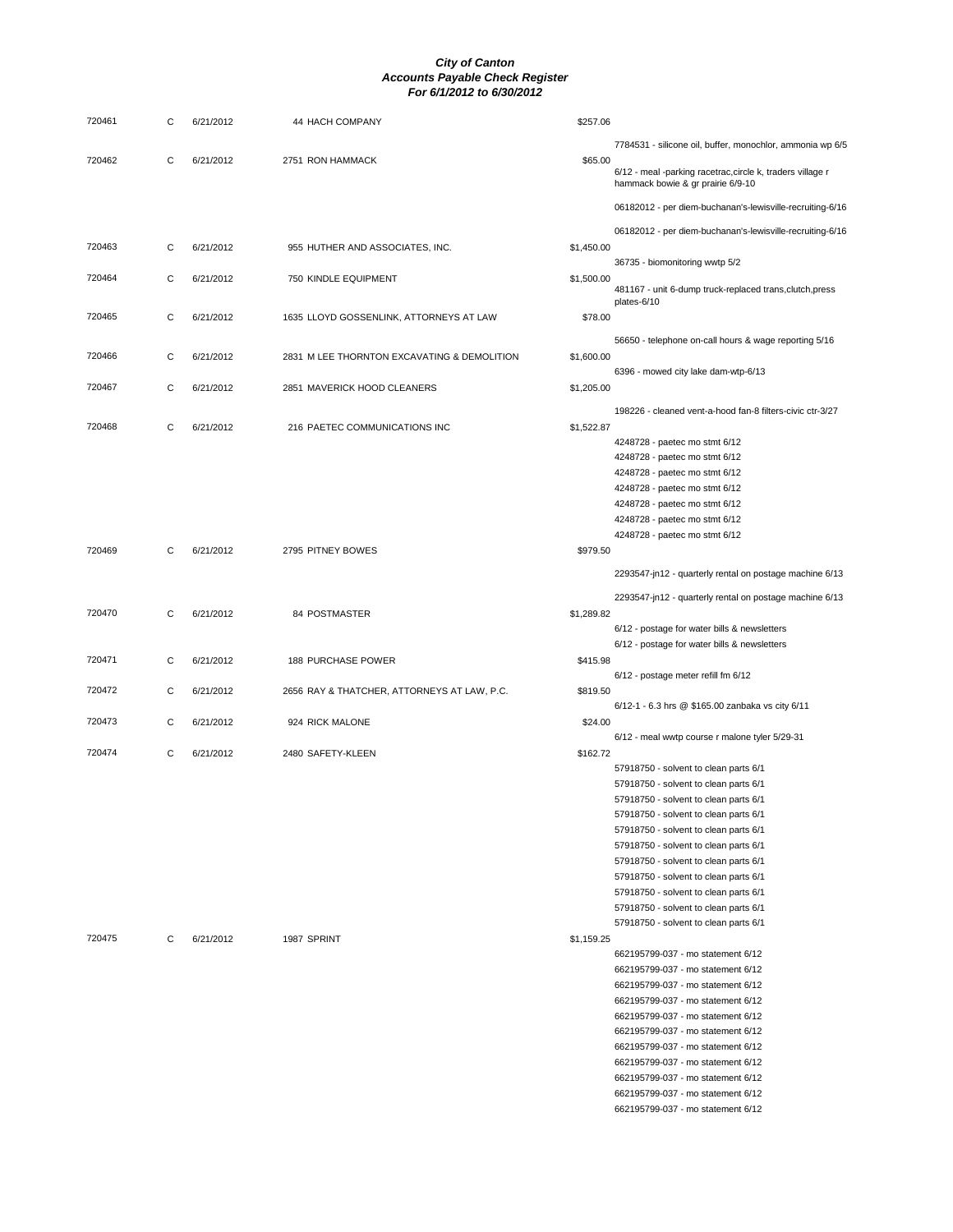|        |   |           |                                                 |              | 662195799-037 - mo statement 6/12                                                                              |
|--------|---|-----------|-------------------------------------------------|--------------|----------------------------------------------------------------------------------------------------------------|
|        |   |           |                                                 |              | 662195799-037 - mo statement 6/12                                                                              |
|        |   |           |                                                 |              | 662195799-037 - mo statement 6/12                                                                              |
| 720476 | C | 6/21/2012 | 1336 STANGER SURVEYING                          | \$750.00     |                                                                                                                |
|        |   |           |                                                 |              | c120075 - fm 2909 test waterwell-ww3-6/8                                                                       |
| 720477 | C | 6/21/2012 | 70 STORY-WRIGHT INC                             | \$1,005.87   |                                                                                                                |
|        |   |           |                                                 |              | 157668 - wastecan for oil, stapler, laminate pouches,<br>highlighters, calculator 6/15                         |
|        |   |           |                                                 |              | 156966 - file folders-muni court-5/24                                                                          |
|        |   |           |                                                 |              | 156965 - exp let folder-ink cart-file folders-coc-5/25                                                         |
|        |   |           |                                                 |              | 157180 - ink cartridges fm 6/1                                                                                 |
|        |   |           |                                                 |              | 157714 - fm window envelopes 6/15                                                                              |
|        |   |           |                                                 |              | 157668 - wastecan for oil, stapler, laminate pouches,                                                          |
|        |   |           |                                                 |              | highlighters, calculator 6/15                                                                                  |
|        |   |           |                                                 |              | 157668 - wastecan for oil, stapler, laminate pouches,                                                          |
|        |   |           |                                                 |              | highlighters, calculator 6/15                                                                                  |
|        |   |           |                                                 |              | 157415 - file folders, dry erasers, ink cartridge 6/8<br>157415 - file folders, dry erasers, ink cartridge 6/8 |
|        |   |           |                                                 |              | 157309 - letter d stamp fm 6/5                                                                                 |
|        |   |           |                                                 |              |                                                                                                                |
|        |   |           |                                                 |              | 157246 - pens, rubber bands city hall 6/4                                                                      |
| 720478 | С | 6/21/2012 | 269 TENNANT SALES & SERVICE CO.                 | \$209.18     | 157701 - return ink cartridge 6/15                                                                             |
|        |   |           |                                                 |              | 911035164 - maint on rider sweeper fm 6/6                                                                      |
| 720479 | C | 6/21/2012 | 2633 TEXAS CPM PROGRAM                          | \$595.00     |                                                                                                                |
|        |   |           |                                                 |              | 6/18/2012 - CPM-track 2-j seymore-6/18                                                                         |
| 720480 | C | 6/21/2012 | 2081 TEXAS MUNICIPAL CLERKS CERTIFICATION PROGI | \$150.00     |                                                                                                                |
|        |   |           |                                                 |              | 6/12 - tx mun clerk cert prog courses 2&3 j seymore & d                                                        |
|        |   |           |                                                 |              | iohnson 6/12                                                                                                   |
| 720481 | C | 6/21/2012 | 2427 TITAN WIRELESS INC                         | \$292.50     |                                                                                                                |
|        |   |           |                                                 |              | 1649 - changed watchguard, corrected access for usti, perf<br>maint coc 6/11                                   |
|        |   |           |                                                 |              |                                                                                                                |
|        |   |           |                                                 |              | 1648 - troubleshoot & corrected errors-printer c murray 6/11                                                   |
| 720482 | C | 6/21/2012 | 2850 Traffic Parts                              | \$101.56     |                                                                                                                |
|        |   |           |                                                 |              | 351522 - stop light at main gate fm 6/7                                                                        |
| 720483 | C | 6/21/2012 | 79 TRINITY VALLEY ELEC COOP                     | \$183.46     |                                                                                                                |
|        |   |           |                                                 |              | 6/12-30043297002 - artesian well mo statement 6/8                                                              |
|        |   |           |                                                 |              | 6/12 - fm 2909 mo statement 6/13                                                                               |
|        |   |           |                                                 |              | 6/12-30043297004 - burnett trail mo statement 6/8                                                              |
| 720484 | C | 6/21/2012 | 89 TXU ENERGY                                   | \$719.53     |                                                                                                                |
|        |   |           |                                                 |              | 6/12-900010368387 - 139 fm lane mo statement 6/15                                                              |
| 720485 | C | 6/21/2012 | 932 VAN ZANDT STEEL INC                         | \$120,196.72 |                                                                                                                |
|        |   |           |                                                 |              | 2549 - lock n leave-relocate wall-6/14                                                                         |
|        |   |           |                                                 |              | 2546 - TCIII overhead doors & labor-fm-6/14                                                                    |
| 720486 | C | 6/21/2012 | 139 VERIZON SOUTHWEST                           | \$353.70     |                                                                                                                |
|        |   |           |                                                 |              | 6/12-286755966910 - 903-567-0484 fm 6/10                                                                       |
|        |   |           |                                                 |              | 6/12-990304 - 903-567-1962 f mo statement 6/4                                                                  |
|        |   |           |                                                 |              | 6/12-090213 - coc mo statement 6/1                                                                             |
| 720487 | C | 6/21/2012 | 105 WALMART COMMUNITY/RFCSLLC                   | \$572.27     |                                                                                                                |
|        |   |           |                                                 |              |                                                                                                                |
|        |   |           |                                                 |              | 7302 - ink cartridges, printer, water, alcohol wwtp 5/14                                                       |
|        |   |           |                                                 |              | 7302 - ink cartridges, printer, water, alcohol wwtp 5/14                                                       |
|        |   |           |                                                 |              | 7639 - bryhl chair wwtp 6/6                                                                                    |
|        |   |           |                                                 |              | 5000 - office supplies, printer, ink cartridges nettalk duo                                                    |
|        |   |           |                                                 |              | anim shelter 6/11<br>5000 - office supplies, printer, ink cartridges nettalk duo                               |
|        |   |           |                                                 |              | anim shelter 6/11                                                                                              |
|        |   |           |                                                 |              | 9474 - protectant, soap, etc fd 6/5                                                                            |
|        |   |           |                                                 |              |                                                                                                                |
|        |   |           |                                                 |              | 7302 - ink cartridges, printer, water, alcohol wwtp 5/14                                                       |
| 720488 | С | 6/21/2012 | 102 WILEY AND SONS, INC.                        | \$15.00      |                                                                                                                |
|        |   |           |                                                 |              | 10519 - name bar I jones animal shelter 6/8                                                                    |
| 720489 | C | 6/29/2012 | 422 AMERICAN HERITAGE LIFE INS CO               | \$129.24     |                                                                                                                |
|        |   |           |                                                 |              | 7/12 - allstate cancer prem-jul 2012                                                                           |
|        |   |           |                                                 |              | 7/12 - allstate cancer prem-jul 2012<br>7/12 - allstate cancer prem-jul 2012                                   |
|        |   |           |                                                 |              |                                                                                                                |
|        |   |           |                                                 |              | 7/12 - allstate cancer prem-jul 2012<br>7/12 - allstate cancer prem-jul 2012                                   |
|        |   |           |                                                 |              |                                                                                                                |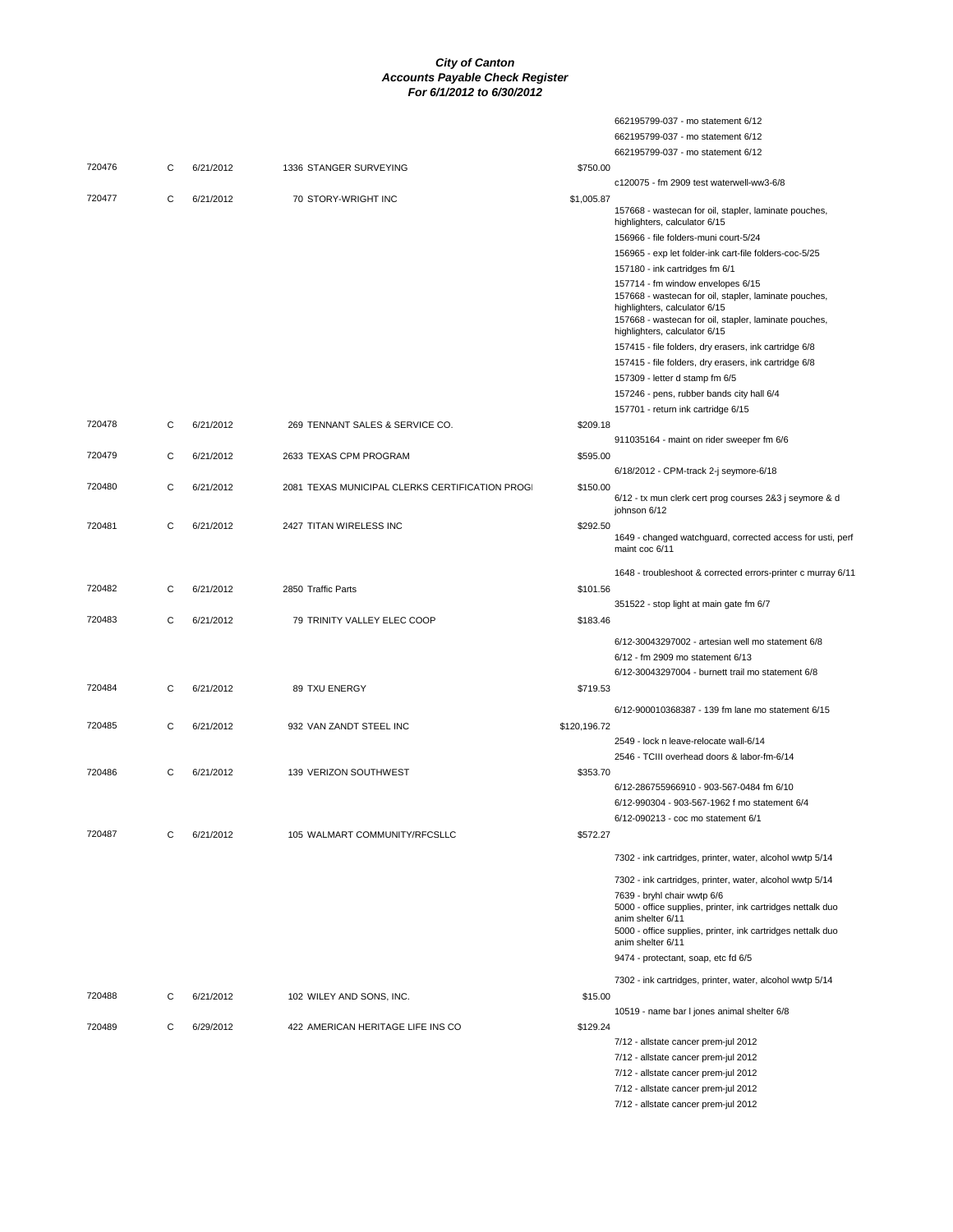|           |                              | \$178.57                     | 06662093 - cog banded v belt, grease gun, lube fitting wwtp<br>6/19<br>06662093 - cog banded v belt, grease gun, lube fitting wwtp<br>6/19                                                                                                                                                                                                                                                                                                                                                                                                                                                                                                                                                                                                                                                                                                                                                                                                                                                                                                                                                                                                                                                                                                                                                                                                                                                                                                                                                                                       |
|-----------|------------------------------|------------------------------|----------------------------------------------------------------------------------------------------------------------------------------------------------------------------------------------------------------------------------------------------------------------------------------------------------------------------------------------------------------------------------------------------------------------------------------------------------------------------------------------------------------------------------------------------------------------------------------------------------------------------------------------------------------------------------------------------------------------------------------------------------------------------------------------------------------------------------------------------------------------------------------------------------------------------------------------------------------------------------------------------------------------------------------------------------------------------------------------------------------------------------------------------------------------------------------------------------------------------------------------------------------------------------------------------------------------------------------------------------------------------------------------------------------------------------------------------------------------------------------------------------------------------------|
| 6/29/2012 | 140 ATLAS ENTERPRISES, INC.  | \$6,500.00                   |                                                                                                                                                                                                                                                                                                                                                                                                                                                                                                                                                                                                                                                                                                                                                                                                                                                                                                                                                                                                                                                                                                                                                                                                                                                                                                                                                                                                                                                                                                                                  |
| 6/29/2012 | 53 ATMOS ENERGY              | \$152.01                     | 7/12-769-14 - fireworks display 4th of july final payment 6/12<br>7/12-07064070 - sr citizens mo statement 6/25<br>7/12-08268506 - city hall mo statement 6/25<br>7/12-04522435 - civic center mo statement 6/25                                                                                                                                                                                                                                                                                                                                                                                                                                                                                                                                                                                                                                                                                                                                                                                                                                                                                                                                                                                                                                                                                                                                                                                                                                                                                                                 |
| 6/29/2012 | 31 BILLY J & LUCIA DEEN      | \$5,000.00                   | 7/12-08331410 - fd mo statement 6/22                                                                                                                                                                                                                                                                                                                                                                                                                                                                                                                                                                                                                                                                                                                                                                                                                                                                                                                                                                                                                                                                                                                                                                                                                                                                                                                                                                                                                                                                                             |
|           |                              |                              | 7/12 - MO RENT FM RV PARK                                                                                                                                                                                                                                                                                                                                                                                                                                                                                                                                                                                                                                                                                                                                                                                                                                                                                                                                                                                                                                                                                                                                                                                                                                                                                                                                                                                                                                                                                                        |
| 6/29/2012 | 1741 BRENT STEWART           | \$42.00                      | 24551 - 152 gal diesel @ 3.105 fd 6/19                                                                                                                                                                                                                                                                                                                                                                                                                                                                                                                                                                                                                                                                                                                                                                                                                                                                                                                                                                                                                                                                                                                                                                                                                                                                                                                                                                                                                                                                                           |
| 6/29/2012 | 1454 BUDGET BUSINESS SYSTEMS | \$190.34                     | 7/12 - cell reimbursement                                                                                                                                                                                                                                                                                                                                                                                                                                                                                                                                                                                                                                                                                                                                                                                                                                                                                                                                                                                                                                                                                                                                                                                                                                                                                                                                                                                                                                                                                                        |
|           |                              |                              | 2652 - copier-mo per chg-muni court-7/1<br>7/12-002590 - monthly copier rental-fm-6/25                                                                                                                                                                                                                                                                                                                                                                                                                                                                                                                                                                                                                                                                                                                                                                                                                                                                                                                                                                                                                                                                                                                                                                                                                                                                                                                                                                                                                                           |
| 6/29/2012 | 1570 C&G WHOLESALE           | \$30.82                      | 39134 - charge sleeve, lighter plug, switch module, clear<br>lens cpd 6/6                                                                                                                                                                                                                                                                                                                                                                                                                                                                                                                                                                                                                                                                                                                                                                                                                                                                                                                                                                                                                                                                                                                                                                                                                                                                                                                                                                                                                                                        |
| 6/29/2012 | 371 BONNIE CADE              | \$487.50                     | 7/12 - services rendered for pre trials 4/19,5/24,6/21                                                                                                                                                                                                                                                                                                                                                                                                                                                                                                                                                                                                                                                                                                                                                                                                                                                                                                                                                                                                                                                                                                                                                                                                                                                                                                                                                                                                                                                                           |
| 6/29/2012 | <b>16 CANTON AUTO PARTS</b>  | \$2,404.85                   | d600098 - belts for overhead fans at shop 6/15<br>d600374 - +22 deg windshield cleaner 6/20<br>d599887 - grease for grease gun 6/12<br>d599887 - grease for grease gun 6/12<br>d599887 - grease for grease gun 6/12<br>d599920 - transmission fluid unit 17 6/13<br>d599887 - grease for grease gun 6/12<br>d599932 - battery for 4" pump 6/13<br>d599887 - grease for grease gun 6/12<br>d600308 - 8g2xreel, 8g-10fjx to repair unit 77 bulldozer 6/19<br>d600341 - 6g-8fjx-to make hydaulic hose for unit 77 6/20<br>d600343 - 8g2xreel to repair unit 77 bulldozer 6/19<br>d600347 - air filter for unit 77 dozer 6/20<br>d600373 - oil & filter unit 17 6/20<br>d600374 - +22 deg windshield cleaner 6/20<br>d599931 - battery, spark plug for mosquito sprayer 6/13<br>d599819 - oil unit 10 6/11<br>d599537 - dyna grip latex gloves 6/6<br>d599562 - oil & oil filter unit 107 transfer station 6/6<br>d599637 - antifreeze unit 51 cpd 6/7<br>d599553 - radiator unit 51 cpd 6/6<br>d599667 - motorcraft oil unit 16/8<br>d599887 - grease for grease gun 6/12<br>d599796 - air filter unit 13 6/11<br>d600374 - +22 deg windshield cleaner 6/20<br>d599856 - oil & radial seal unit 47 6/12<br>d599887 - grease for grease gun 6/12<br>d599887 - grease for grease gun 6/12<br>d599887 - grease for grease gun 6/12<br>d599887 - grease for grease gun 6/12<br>d599887 - grease for grease gun 6/12<br>d599672 - battery unit 44 jet machine 6/8<br>d600375 - antifreeze 6/20<br>d600376 - chemtool, brake cleaner 6/20 |
|           | 6/29/2012                    | 211 BORDERS & LONG OIL, INC. | \$502.51                                                                                                                                                                                                                                                                                                                                                                                                                                                                                                                                                                                                                                                                                                                                                                                                                                                                                                                                                                                                                                                                                                                                                                                                                                                                                                                                                                                                                                                                                                                         |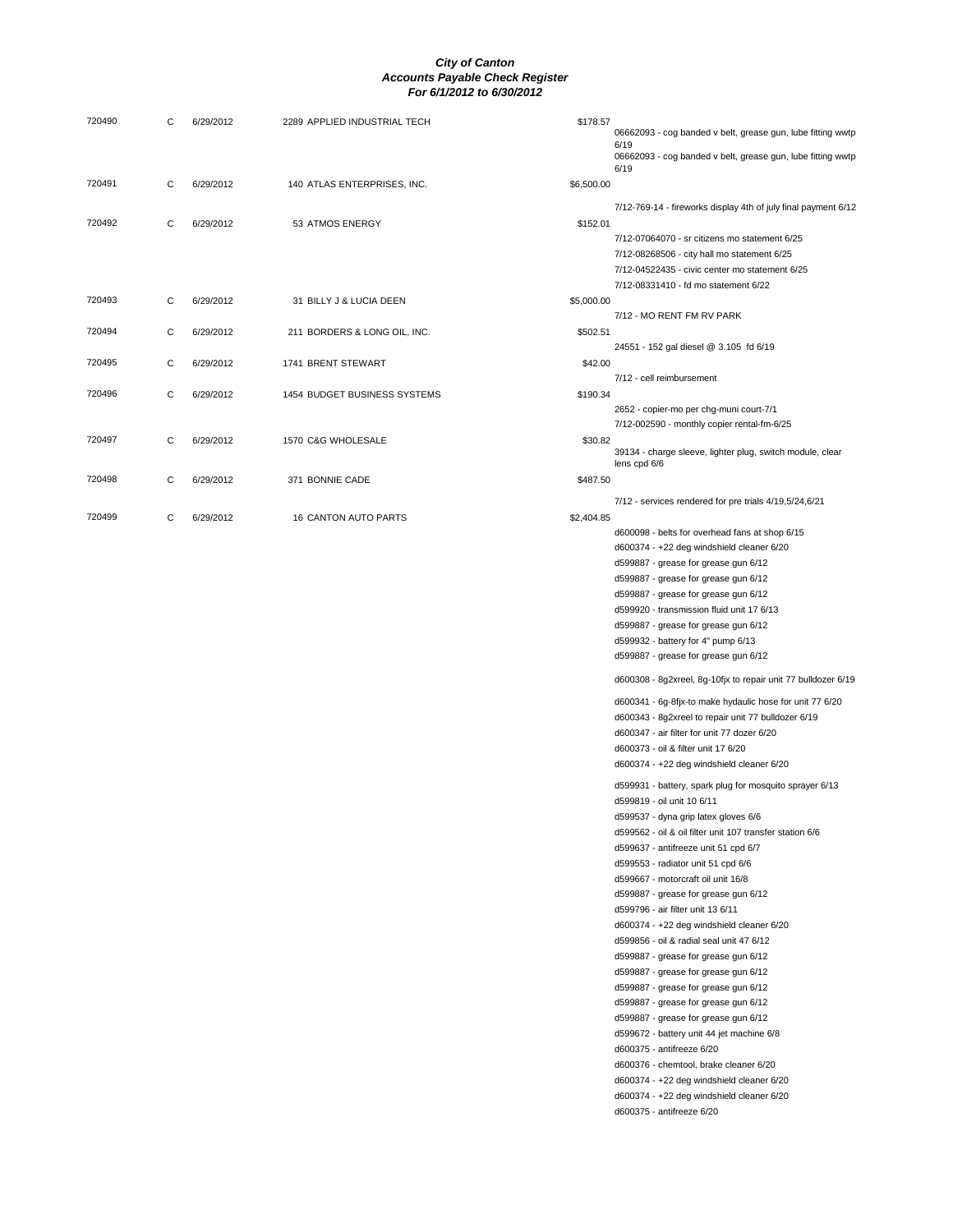d600375 - antifreeze 6/20 d600374 - +22 deg windshield cleaner 6/20 d600375 - antifreeze 6/20 d600376 - chemtool, brake cleaner 6/20 d600375 - antifreeze 6/20 d600375 - antifreeze 6/20 d600375 - antifreeze 6/20 d600375 - antifreeze 6/20 d600375 - antifreeze 6/20 d600375 - antifreeze 6/20 d600375 - antifreeze 6/20 600698 - unit 104-oil chg-streets-6/25 d600376 - chemtool, brake cleaner 6/20 d600374 - +22 deg windshield cleaner 6/20 d600374 - +22 deg windshield cleaner 6/20 d600374 - +22 deg windshield cleaner 6/20 d600374 - +22 deg windshield cleaner 6/20 d599360 - alternator belt unit 48 6/4 d600376 - chemtool, brake cleaner 6/20 d600376 - chemtool, brake cleaner 6/20 d600376 - chemtool, brake cleaner 6/20 d600376 - chemtool, brake cleaner 6/20 d600376 - chemtool, brake cleaner 6/20 d600376 - chemtool, brake cleaner 6/20 d600376 - chemtool, brake cleaner 6/20 d600376 - chemtool, brake cleaner 6/20 d600374 - +22 deg windshield cleaner 6/20 600676 - unit 47-water dist-utility knob & switch-6/25 d599101 - antifreeze 5/31 d599185 - motorcraft oil nit 75 cpd 6/1 d599103 - battery unit 102 5/31 d599102 - oil unit 35 fm 5/31 d599101 - antifreeze 5/31 d599101 - antifreeze 5/31 d599101 - antifreeze 5/31 d599101 - antifreeze 5/31 d599186 - micro v belts, drivealign autom, oil filter unit 52 cpd 6/1 d599101 - antifreeze 5/31 d599011 - motorcraft oil unit 71 cpd 5/29 d599101 - antifreeze 5/31 d599101 - antifreeze 5/31 d599101 - antifreeze 5/31 d599101 - antifreeze 5/31 d598970 - 2-disc brake pad sets unit 71 cpd 5/29 d598988 - lb7 tr unit 71 cpd 5/29 d598941 - 8 lb pail tire, valve tool, screwdriver fm 5/28 d599355 - ac filter unit 13 6/4 d599101 - antifreeze 5/31 d599351 - 134-a freon for a/cs 6/4 d599013 - motorcraft oil unit 52 cpd 5/29 d599351 - 134-a freon for a/cs 6/4 d600451 - interior door handle unit 4 fm 6/21 d599351 - 134-a freon for a/cs 6/4 d599351 - 134-a freon for a/cs 6/4 d599351 - 134-a freon for a/cs 6/4 d599351 - 134-a freon for a/cs 6/4 d599351 - 134-a freon for a/cs 6/4 d599351 - 134-a freon for a/cs 6/4 d599319 - oil & oil filter unit 101 parks 6/3 d599104 - battery unit 52 cpd 5/31 d599226 - auto xl-v belt unit 48 tractor 6/1 d599301 - water outlet, thermostat unit 75 cpd 6/2 d599351 - 134-a freon for a/cs 6/4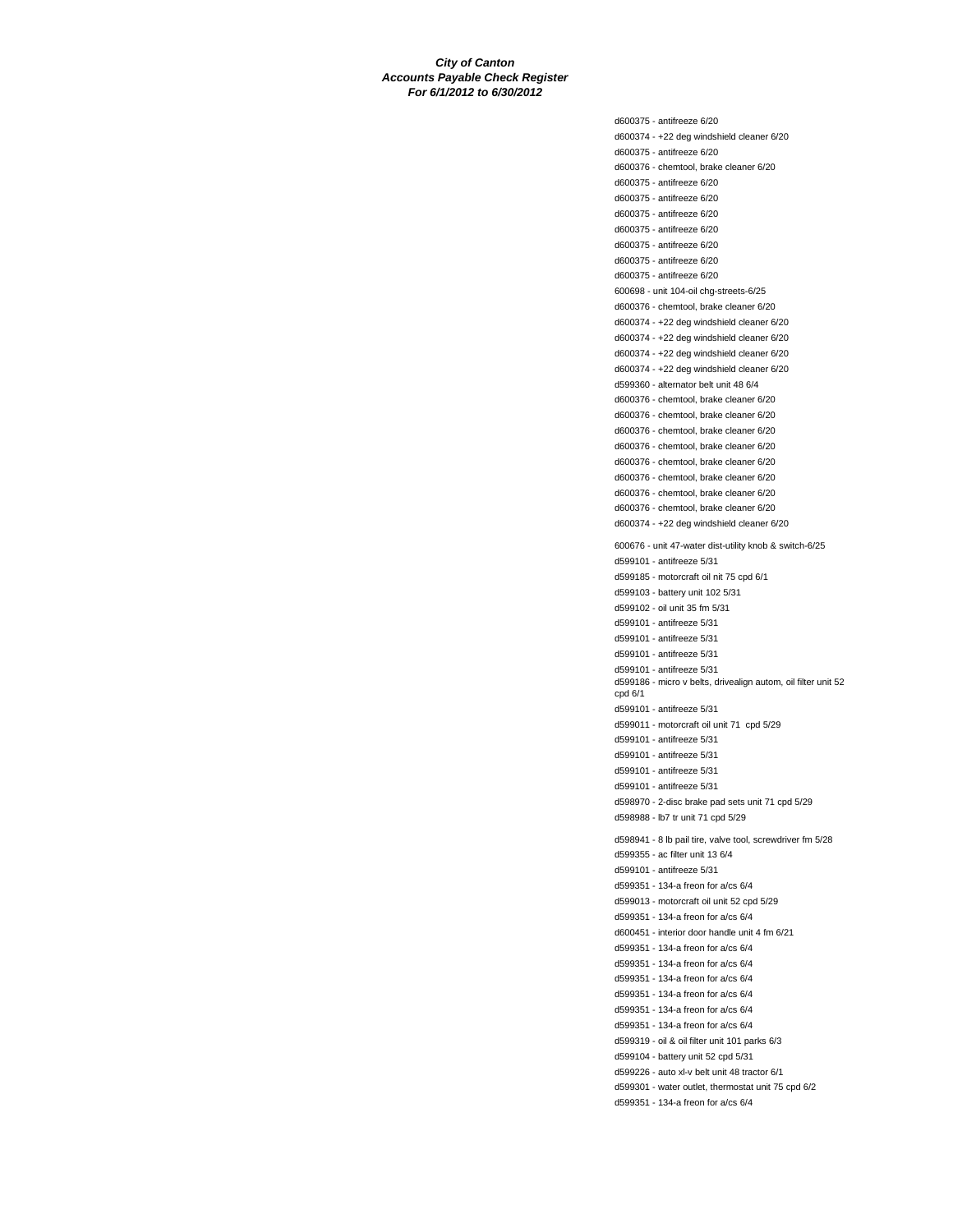| 720502 | C | 6/29/2012 | 212 WILLIAM SUMMITT                  | \$50.00    |
|--------|---|-----------|--------------------------------------|------------|
| 720503 | C | 6/29/2012 | 110 CANTON SENIOR CITIZENS           | \$200.00   |
| 720504 | C | 6/29/2012 | 2564 CANTON TRUCK & AUTO             | \$14.50    |
| 720505 | C | 6/29/2012 | 20 CANTON VOLUNTEER FIRE             | \$1,150.00 |
| 720506 | C | 6/29/2012 | <b>117 TROYCE CASEY</b>              | \$25.00    |
| 720507 | C | 6/29/2012 | <b>87 CECIL TAWATER</b>              | \$25.00    |
| 720508 | C | 6/29/2012 | 679 COLOR VISUAL CONCEPTS INC        | \$1,199.85 |
| 720509 | C | 6/29/2012 | <b>1696 COMPANION LIFE INSURANCE</b> | \$1,956.78 |
|        |   |           |                                      |            |

| 720510 | $\mathsf{C}$ | 6/29/2012 | 1960 DIRECT ENERGY BUSINESS-DALLAS | \$116.14   |
|--------|--------------|-----------|------------------------------------|------------|
| 720511 | C            | 6/29/2012 | 292 LILIA V DURHAM                 | \$42.00    |
| 720512 | $\mathsf{C}$ | 6/29/2012 | 848 EARL BROWN                     | \$750.00   |
| 720513 | $\mathsf{C}$ | 6/29/2012 | 2059 EAST TEXAS WIFI               | \$49.00    |
| 720514 | $\mathsf{C}$ | 6/29/2012 | 7 FOSHEE PLUMBING & SEPTIC TANK CO | \$325.00   |
| 720515 | $\mathsf{C}$ | 6/29/2012 | 381 GARY BURTON ENGINEERING, INC.  | \$750.00   |
| 720516 | $\mathsf{C}$ | 6/29/2012 | 891 GT DISTRIBUTORS INC.           | \$951.97   |
| 720517 | $\mathsf{C}$ | 6/29/2012 | 42 GW OIL COMPANY                  | \$1,405.00 |
| 720518 | C            | 6/29/2012 | 858 H AND H CLEANING SERVICE       | \$995.00   |
| 720519 | $\mathsf{C}$ | 6/29/2012 | 356 LINDA BOSTON                   | \$42.00    |
| 720520 | $\mathsf{C}$ | 6/29/2012 | 1893 HEATH BURTON                  | \$42.00    |
| 720521 | $\mathsf{C}$ | 6/29/2012 | 484 HILLCREST CEMETERY ASSOCIATION | \$375.00   |
| 720522 | $\mathsf{C}$ | 6/29/2012 | 1555 JOHN PROUGH                   | \$42.00    |

d599445 - antifreeze unit 75 cpd 6/5 d599351 - 134-a freon for a/cs 6/4 d599328 - posi track gear oil unit 101 parks 6/3 d599334 - car wash concentrate fm 6/3 d599336 - rotella oil unit 116 grasshopper parks 6/3 d599351 - 134-a freon for a/cs 6/4 7/12 - MEALS ON WHEELS 7/12 - MO SR CITIZEN BOARD 1980 - inspection unit E#1 fd 5/16 7/12 - MOSTIPEND 7/12 - MO FIREMAN'S PENSION 7/12 - FIREMAN'S PENSION 20060 - newsletters 6/13 7/12 - companion stmt july 2012 7/12 - companion stmt july 2012 7/12 - companion stmt july 2012 7/12 - companion stmt july 2012 7/12 - companion stmt july 2012 7/12 - companion stmt july 2012 7/12 - companion stmt july 2012 7/12 - companion stmt july 2012 7/12 - companion stmt july 2012 7/12 - companion stmt july 2012 7/12 - companion stmt july 2012 7/12 - companion stmt july 2012 7/12-1151196 - lot 1574 fm 6/19 7/12-1106860 - 15 row 2 ofc fm 6/19 7/12 - MO CELL REIMBURSEMENT 7/12 - CONTRACT LABOR WITH WWTP i6581 - wwtp internet mo statement 6/25 870829 - pumped 2 tanks cyra park 6/9 7/12 - MONTHLY RETAINER SERVICES inv0403810 - pd uniforms 6/21 inv0402671 - Taser-Forfeiture Funds 181043 - diesel for maint barn 6/20 181052 - diesel portable tank unit 10 6/21 7/12 - diesel for unit #10 portable tank 6/19 10133 - office cleaning-sr cit bldg-jun 2012 10132 - office cleaning-coc-jun 12 7/12 - MO CELL REIMBURSEMENT 7/12 - Cell reimbursement 7/12 - MO CEMETERY MAINT 7/12 - CELL REIMBURSEMENT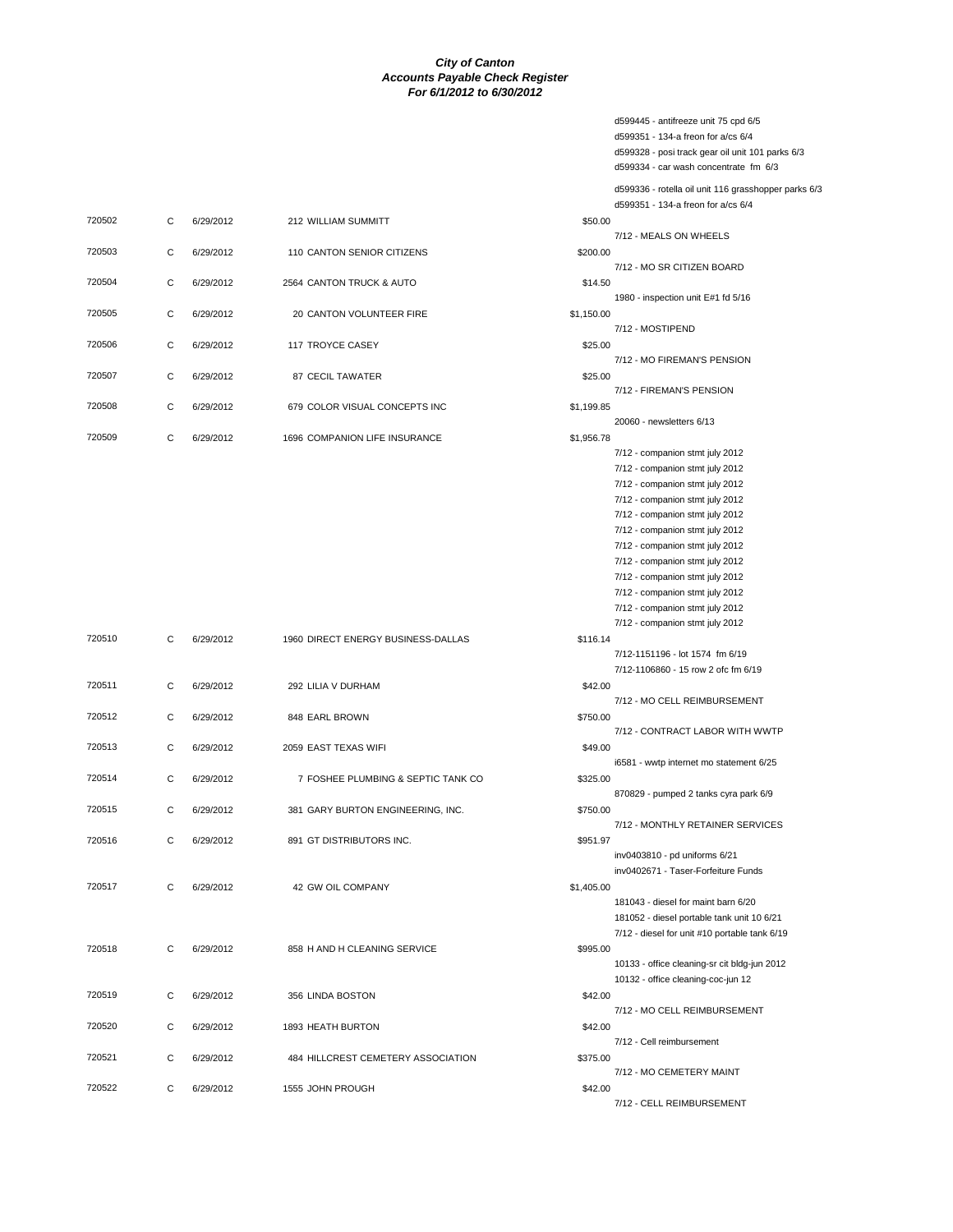| 720523 | С | 6/29/2012 | 750 KINDLE EQUIPMENT                        | \$325.00    |                                                                                                                                          |
|--------|---|-----------|---------------------------------------------|-------------|------------------------------------------------------------------------------------------------------------------------------------------|
| 720524 | C | 6/29/2012 | 1726 LA DEANIA JONES                        | \$42.00     | 481169 - replaced real seal on bomag roller 6/23                                                                                         |
| 720525 | C | 6/29/2012 | 142 LONGVIEW ASPHALT                        | \$1,936.91  | 7/12 - monthly cell phone reimbursement                                                                                                  |
| 720526 | C | 6/29/2012 | 199 MAULDIN MECHANICAL                      | \$96.50     | 58928 - Asphalt for Streets                                                                                                              |
|        | C |           |                                             |             | 002179 - repaired furnace (freezing up, vibration noise) cc<br>6/22                                                                      |
| 720527 |   | 6/29/2012 | 1132 MIKE KING                              | \$42.00     | 7/12 - MONTHLY CELL REIMBURSEMENT                                                                                                        |
| 720528 | C | 6/29/2012 | 114 THOMAS MILFORD                          | \$25.00     | 7/12 - MO FIREMAN'S PENSION                                                                                                              |
| 720529 | C | 6/29/2012 | 56 MOTHER FRANCES HOSPITAL                  | \$2,950.00  | 7/12 - MO AMBULANCE AGREEMENT                                                                                                            |
| 720530 | C | 6/29/2012 | 322 RUBY NORMAN                             | \$16.67     | 7/12 - FIREMAN'S PENSION                                                                                                                 |
| 720531 | C | 6/29/2012 | 481 TOMMY NUNN                              | \$163.00    | 355468 - oil & spark plug change on unit 70 golf cart fm<br>6/25                                                                         |
|        |   |           |                                             |             | 355469 - oil & spark plug change on unit 62 golf cart fm<br>6/25                                                                         |
| 720532 | С | 6/29/2012 | 111 HELEN PEACE                             | \$16.67     | 7/12 - FIREMAN'S PENSION                                                                                                                 |
| 720533 | C | 6/29/2012 | 113 J L PEACE                               | \$25.00     | 7/12 - MO FIREMAN'S PENSION                                                                                                              |
| 720534 | С | 6/29/2012 | 168 JIMMY PEACE                             | \$25.00     | 7/12 - MO FIREMANS PENSION                                                                                                               |
| 720535 | C | 6/29/2012 | 302 JOEY PEACE                              | \$25.00     | 7/12 - MO FIREMANS PENSION                                                                                                               |
| 720536 | C | 6/29/2012 | 84 POSTMASTER                               | \$479.06    | 06282012 - postage-permit 171                                                                                                            |
| 720537 | C | 6/29/2012 | <b>188 PURCHASE POWER</b>                   | \$619.99    | 7/12-8879 - refill postage city hall 6/17                                                                                                |
| 720538 | С | 6/29/2012 | 2656 RAY & THATCHER, ATTORNEYS AT LAW, P.C. | \$2,000.00  | 7/12 - MONTHLY LEGAL FEE                                                                                                                 |
| 720539 | C | 6/29/2012 | 391 REDI NATIONAL PEST ELIMINATORS          | \$285.00    |                                                                                                                                          |
|        |   |           |                                             |             | 7/12-21832 - cfd pest control 6/21<br>7/12-21828 - city hall pest control 6/21                                                           |
|        |   |           |                                             |             | 7/12-21829 - cpd pest control 6/21                                                                                                       |
|        |   |           |                                             |             | 7/12-21837 - civic center pest control 6/21                                                                                              |
|        |   |           |                                             |             | 7/12-21838 - senior citizens pest control 6/21                                                                                           |
|        |   |           |                                             |             | 7/12-21865 - plaza museum pest control 6/21                                                                                              |
|        |   |           |                                             |             | 7/12-22049 - coc pest control 6/21                                                                                                       |
|        |   |           |                                             |             | 7/12-21831 - blackwell museum pest control 6/21                                                                                          |
| 720540 |   | 6/29/2012 | 2819 Reynolds & Kay, Ltd.                   | \$69,256.62 | 7/12-21830 - log cabin fm pest control 6/21                                                                                              |
| 720541 | C | 6/29/2012 | 368 ROBERT BROCKMAN                         | \$500.00    | 06202012 - I20 san sewer impr-pay req 2-6/20                                                                                             |
| 720542 | С | 6/29/2012 | 2853 JERRY YARBROUGH                        | \$642.20    | 06252012 - r brockman inv-consulting-jun 2012-6/25                                                                                       |
|        |   |           |                                             |             | 06222012 - r yarbrough-city off liability seminar-austin-6/21-<br>6/22                                                                   |
|        |   |           |                                             |             | 06222012 - r yarbrough-city off liability seminar-austin-6/21-<br>6/22                                                                   |
|        |   |           |                                             |             | 06222012 - r yarbrough-city off liability seminar-austin-6/21-<br>6/22<br>06222012 - r yarbrough-city off liability seminar-austin-6/21- |
| 720543 | C | 6/29/2012 | 238 JULIE SEYMORE                           | \$42.00     | 6/22                                                                                                                                     |
|        |   |           |                                             |             | 7/12 - MONTHLY CELL PHONE REIMBURSEMENT                                                                                                  |
| 720544 | C | 6/29/2012 | 121 HOWARD PAUL STEGALL                     | \$25.00     | 7/12 - MO FIREMAN'S PENSION                                                                                                              |
| 720545 | C | 6/29/2012 | 269 TENNANT SALES & SERVICE CO.             | \$873.87    | 911050506 - maint on power scrubber fm 6/14                                                                                              |
| 720546 | С | 6/29/2012 | 115 CLYDE THOMAS                            | \$25.00     | 7/12 - FIREMAN'S PENSION                                                                                                                 |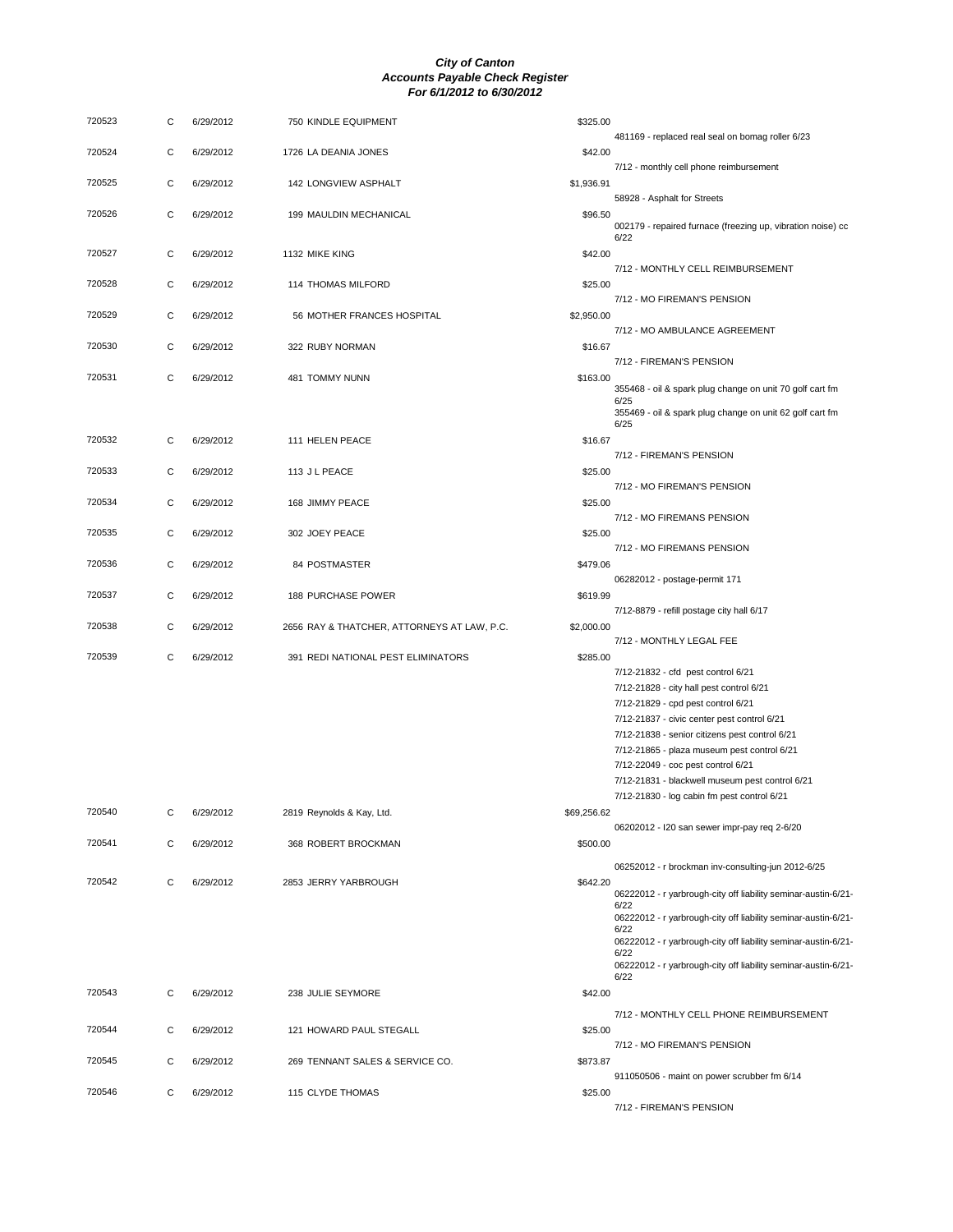| 720547 | С | 6/29/2012 | 2427 TITAN WIRELESS INC                      | \$260.00     |                                                                                                        |
|--------|---|-----------|----------------------------------------------|--------------|--------------------------------------------------------------------------------------------------------|
|        |   |           |                                              |              | 1668 - removed several trojans from v medleys computer<br>cpd 6/22                                     |
|        |   |           |                                              |              | 1653 - asyst updates to correct d phillips printing errors 6/15                                        |
|        |   |           |                                              |              | 1677 - stabilized & cleaned up j bradshaw laptop cpd 6/26                                              |
| 720548 | C | 6/29/2012 | 160 TEXAS MUNICIPAL RETIREMENT               | \$33,770.88  |                                                                                                        |
|        |   |           |                                              |              | 7/12 - TMRS contributions for jun 2012                                                                 |
|        |   |           |                                              |              | 7/12 - TMRS contributions for jun 2012                                                                 |
|        |   |           |                                              |              | 7/12 - TMRS contributions for jun 2012<br>7/12 - TMRS contributions for jun 2012                       |
|        |   |           |                                              |              | 7/12 - TMRS contributions for jun 2012                                                                 |
|        |   |           |                                              |              | 7/12 - TMRS contributions for jun 2012                                                                 |
|        |   |           |                                              |              | 7/12 - TMRS contributions for jun 2012                                                                 |
|        |   |           |                                              |              | 7/12 - TMRS contributions for jun 2012                                                                 |
|        |   |           |                                              |              | 7/12 - TMRS contributions for jun 2012                                                                 |
|        |   |           |                                              |              | 7/12 - TMRS contributions for jun 2012                                                                 |
| 720549 | С | 6/29/2012 | 740 TOM PERRY                                | \$42.00      |                                                                                                        |
|        |   |           |                                              |              | 7/12 - MONTHLY CELL PHONE REIMBURSEMENT                                                                |
| 720550 | С | 6/29/2012 | 2716 TRINITY MOTHER FRANCES HEALTH & FITNESS | \$396.75     |                                                                                                        |
|        |   |           |                                              |              | 7/12 - tmf mo membership dues-health/fitness 7/12                                                      |
|        |   |           |                                              |              | 7/12 - tmf mo membership dues-health/fitness 7/12                                                      |
|        |   |           |                                              |              | 7/12 - tmf mo membership dues-health/fitness 7/12                                                      |
|        |   |           |                                              |              | 7/12 - tmf mo membership dues-health/fitness 7/12<br>7/12 - tmf mo membership dues-health/fitness 7/12 |
|        |   |           |                                              |              | 7/12 - tmf mo membership dues-health/fitness 7/12                                                      |
|        |   |           |                                              |              | 7/12 - tmf mo membership dues-health/fitness 7/12                                                      |
|        |   |           |                                              |              | 7/12 - tmf mo membership dues-health/fitness 7/12                                                      |
|        |   |           |                                              |              | 7/12 - tmf mo membership dues-health/fitness 7/12                                                      |
| 720551 | C | 6/29/2012 | 89 TXU ENERGY                                | \$286.89     |                                                                                                        |
|        |   |           |                                              |              | 7/12-900010367821 - 200 terrell st mo statement 6/21                                                   |
|        |   |           |                                              |              | 7/12-100019139456 - 168 n buffalo mo statement 6/21                                                    |
|        |   |           |                                              |              | 7/12-900010367643 - 359 trade days 6/18                                                                |
| 720552 | C | 6/29/2012 | 218 VAN ZANDT INTERNET                       | \$40.00      |                                                                                                        |
| 720553 | C | 6/29/2012 | 139 VERIZON SOUTHWEST                        |              | i16766 - domain hosting-fm-6/25                                                                        |
|        |   |           |                                              | \$388.42     | 7/12-040930 - 903-567-0986 blackwell house mo statement<br>6/21                                        |
|        |   |           |                                              |              | 7/12-060905 - 903-567-6556 mo statement 6/21                                                           |
|        |   |           |                                              |              | 7/12-000331 - 903-567-7805 fm mo statement 6/13                                                        |
|        |   |           |                                              |              | 7/12-061031 - 903-567-4854 fm mo statement 6/10                                                        |
| 720554 | C | 6/29/2012 | 2852 W S DARLEY AND CO                       | \$1,028.41   |                                                                                                        |
|        |   |           |                                              |              | 14677330 - Pump Parts-Brush Truck 2                                                                    |
| 720555 | С | 6/29/2012 | 2605 WAUKESHA-PEARCE INDUSTRIES              | \$343.64     | 46254391 - unit 51-loop ring-s/h-streets-6/25                                                          |
| 41075  | Е | 6/15/2012 | 875 CEDC                                     | \$54,551.31  |                                                                                                        |
|        |   |           |                                              |              | 6/15/12 - State Coll Sales Tax May 2012                                                                |
| 41075  | Е | 6/15/2012 | 875 CEDC                                     | \$257.90     |                                                                                                        |
|        |   |           |                                              |              | 6/15 - City Coll Sales Tax May 2012                                                                    |
|        |   |           |                                              |              | 6/15 - City Coll Sales Tax May 2012                                                                    |
| 41078  | Е | 6/18/2012 | 875 CEDC                                     | \$105.79     |                                                                                                        |
|        |   |           |                                              |              | 6/18 - city coll sales tax for mar 2012<br>6/18 - city coll sales tax for mar 2012                     |
| 41078  | Ε | 6/18/2012 | 52 STATE COMPTROLLER                         | \$1,473.94   |                                                                                                        |
|        |   |           |                                              |              | 06/18/12 - city coll sales tax Mar 2012 corr                                                           |
|        |   |           |                                              |              | 06/18/12 - city coll sales tax Mar 2012 corr                                                           |
|        |   |           |                                              |              | 06/18/12 - city coll sales tax Mar 2012 corr                                                           |
| 720445 | Ε | 6/19/2012 | 52 STATE COMPTROLLER                         | \$3,207.63   |                                                                                                        |
|        |   |           |                                              |              | 6/15/12 - City Coll Sales Tax May 2012                                                                 |
|        |   |           |                                              |              | 6/15/12 - City Coll Sales Tax May 2012                                                                 |
|        |   |           |                                              |              | 6/15/12 CR - City Coll Sales Tax May 2012                                                              |
| 720556 | Е | 6/29/2012 | 2649 BANK OF AMERICA NA                      | \$520,882.38 |                                                                                                        |
|        |   |           |                                              |              | 1210026343-0701 - ser 2008 co ref bond int & prin pmt-due<br>7/1                                       |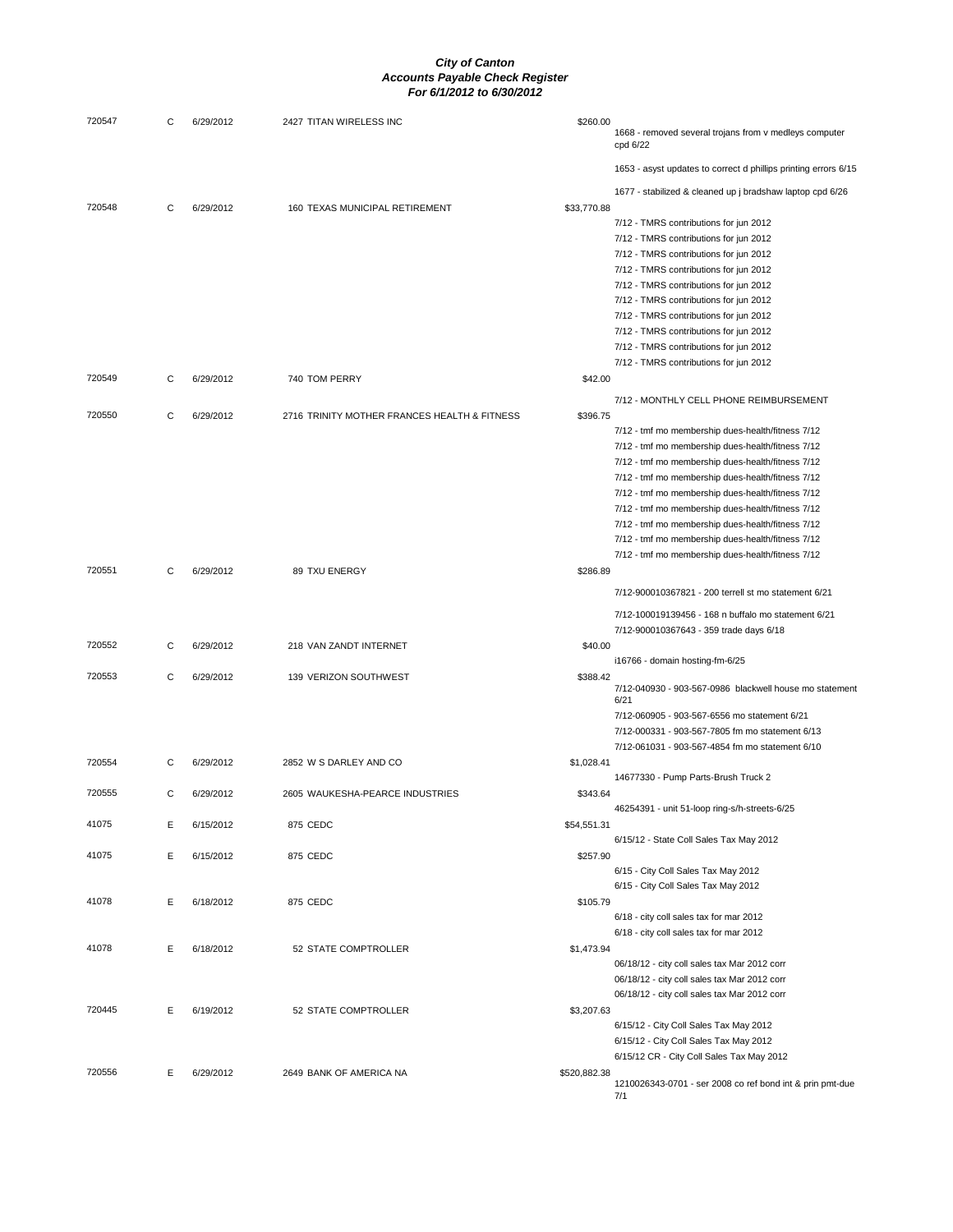|         |   |           |                                   |             | 06232012 - mo equip replacement xfer-jun 2012 |
|---------|---|-----------|-----------------------------------|-------------|-----------------------------------------------|
|         |   |           |                                   |             |                                               |
|         |   |           |                                   |             |                                               |
|         |   |           |                                   |             | 06232012 - mo equip replacement xfer-jun 2012 |
|         |   |           |                                   |             |                                               |
|         |   |           |                                   |             |                                               |
|         |   |           |                                   |             |                                               |
|         |   |           |                                   |             |                                               |
|         |   |           |                                   |             |                                               |
|         |   |           |                                   |             |                                               |
|         |   |           |                                   |             | 06232012 - mo equip replacement xfer-jun 2012 |
|         |   |           |                                   |             | 06232012 - mo equip replacement xfer-jun 2012 |
|         |   |           |                                   |             |                                               |
|         |   |           |                                   |             | 06232012 - mo equip replacement xfer-jun 2012 |
| 720593  | Е | 6/23/2012 | 2865 CITY OF CANTON DEBT SVC FUND | \$26,834.17 |                                               |
|         |   |           |                                   |             |                                               |
|         |   |           |                                   |             | 06232012 - mo interfund xfers-jun 2012        |
|         |   |           |                                   |             | 06232012 - mo interfund xfers-jun 2012        |
|         |   |           |                                   |             |                                               |
|         |   |           |                                   |             | 06232012 - mo interfund xfers-jun 2012        |
| 720594  | Ε | 6/23/2012 | 2866 CITY OF CANTON SEWER FUND    | \$52,083.33 |                                               |
|         |   |           |                                   |             | 06232012 - monthly interfund xfers-jun 2012   |
|         |   |           |                                   |             |                                               |
|         |   |           |                                   |             | 06232012 - monthly interfund xfers-jun 2012   |
| PR 1257 | E | 6/5/2012  | 2616 DEPT OF THE TREASURY-IRS     | \$20,964.21 |                                               |
|         |   |           |                                   |             |                                               |
|         |   |           |                                   |             | PR 1257 - 941 PR Tax Run 1257                 |
|         |   |           |                                   |             | PR 1257 - 941 PR Tax Run 1257                 |
|         |   |           |                                   |             |                                               |
|         |   |           |                                   |             | PR 1257 - 941 PR Tax Run 1257                 |
|         |   |           |                                   |             |                                               |
|         |   |           |                                   |             | PR 1257 - 941 PR Tax Run 1257                 |
|         |   |           |                                   |             |                                               |
|         |   |           |                                   |             | PR 1257 - 941 PR Tax Run 1257                 |
|         |   |           |                                   |             |                                               |
|         |   |           |                                   |             |                                               |
|         |   |           |                                   |             | PR 1257 - 941 PR Tax Run 1257                 |
|         |   |           |                                   |             |                                               |
|         |   |           |                                   |             | PR 1257 - 941 PR Tax Run 1257                 |
|         |   |           |                                   |             |                                               |
|         |   |           |                                   |             | PR 1257 - 941 PR Tax Run 1257                 |
|         |   |           |                                   |             |                                               |
|         |   |           |                                   |             | PR 1257 - 941 PR Tax Run 1257                 |
|         |   |           |                                   |             |                                               |
|         |   |           |                                   |             | PR 1257 - 941 PR Tax Run 1257                 |
|         |   |           |                                   |             |                                               |
|         | E | 6/6/2012  | 2616 DEPT OF THE TREASURY-IRS     | \$1,838.15  |                                               |
| PR 1260 |   |           |                                   |             | PR 1260 - 941 PR Tax Run 1260                 |
|         |   |           |                                   |             |                                               |
|         |   |           |                                   |             |                                               |
|         |   |           |                                   |             | PR 1260 - 941 PR Tax Run 1260                 |
|         |   |           |                                   |             |                                               |
|         |   |           |                                   |             | PR 1260 - 941 PR Tax Run 1260                 |
|         |   |           |                                   |             | PR 1260 - 941 PR Tax Run 1260                 |
| PR 1261 | E | 6/7/2012  | 2616 DEPT OF THE TREASURY-IRS     | \$43.64     |                                               |